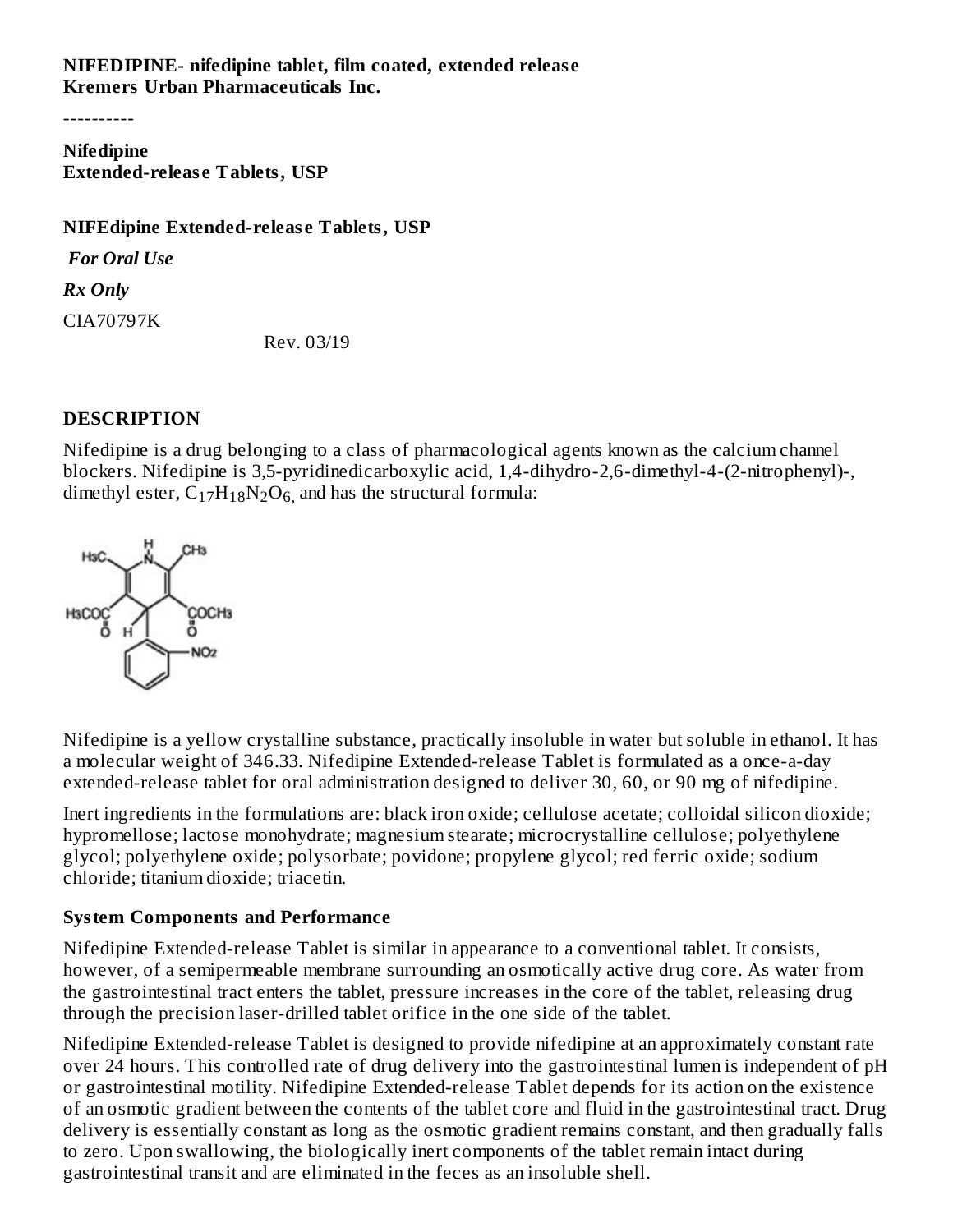## **CLINICAL PHARMACOLOGY**

Nifedipine is a calcium ion influx inhibitor (slow-channel blocker or calcium ion antagonist) and inhibits the transmembrane influx of calcium ions into cardiac muscle and smooth muscle. The contractile processes of cardiac muscle and vascular smooth muscle are dependent upon the movement of extracellular calcium ions into these cells through specific ion channels. Nifedipine selectively inhibits calcium ion influx across the cell membrane of cardiac muscle and vascular smooth muscle without altering serum calcium concentrations.

#### **Mechanism of Action**

### A) Angina

The precise mechanisms by which inhibition of calcium influx relieves angina has not been fully determined, but includes at least the following two mechanisms:

### *1) Relaxation and Prevention of Coronary Artery Spasm*

Nifedipine dilates the main coronary arteries and coronary arterioles, both in normal and ischemic regions, and is a potent inhibitor of coronary artery spasm, whether spontaneous or ergonovine-induced. This property increases myocardial oxygen delivery in patients with coronary artery spasm, and is responsible for the effectiveness of nifedipine in vasospastic (Prinzmetal's or variant) angina. Whether this effect plays any role in classical angina is not clear, but studies of exercise tolerance have not shown an increase in the maximum exercise rate-pressure product, a widely accepted measure of oxygen utilization. This suggests that, in general, relief of spasm or dilation of coronary arteries is not an important factor in classical angina.

### *2) Reduction of Oxygen Utilization*

Nifedipine regularly reduces arterial pressure at rest and at a given level of exercise by dilating peripheral arterioles and reducing the total peripheral vascular resistance (afterload) against which the heart works. This unloading of the heart reduces myocardial energy consumption and oxygen requirements, and probably accounts for the effectiveness of nifedipine in chronic stable angina.

### B) Hypertension

The mechanism by which nifedipine reduces arterial blood pressure involves peripheral arterial vasodilatation and the resulting reduction in peripheral vascular resistance. The increased peripheral vascular resistance that is an underlying cause of hypertension results from an increase in active tension in the vascular smooth muscle. Studies have demonstrated that the increase in active tension reflects an increase in cytosolic free calcium.

Nifedipine is a peripheral arterial vasodilator which acts directly on vascular smooth muscle. The binding of nifedipine to voltage-dependent and possibly receptor-operated channels in vascular smooth muscle results in an inhibition of calcium influx through these channels. Stores of intracellular calcium in vascular smooth muscle are limited and thus dependent upon the influx of extracellular calcium for contraction to occur. The reduction in calcium influx by nifedipine causes arterial vasodilation and decreased peripheral vascular resistance which results in reduced arterial blood pressure.

### **Pharmacokinetics and Metabolism**

Nifedipine is completely absorbed after oral administration. Plasma drug concentrations rise at a gradual, controlled rate after a Nifedipine Extended-release Tablet dose and reach a plateau at approximately six hours after the first dose. For subsequent doses, relatively constant plasma concentrations at this plateau are maintained with minimal fluctuations over the 24-hour dosing interval.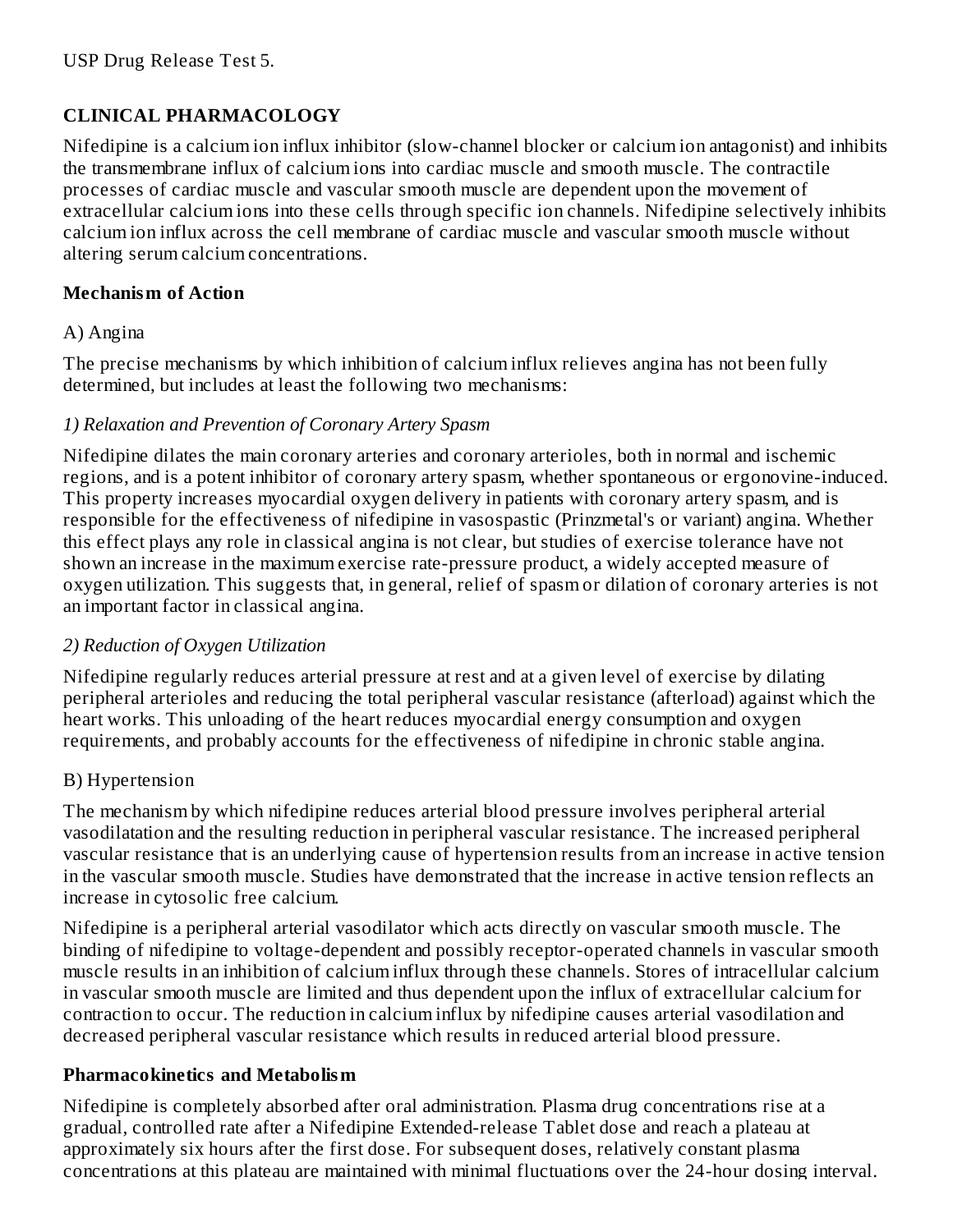About a four-fold higher fluctuation index (ratio of peak to trough plasma concentration) was observed with the conventional immediate-release nifedipine capsule at t.i.d. dosing than with once daily Nifedipine Extended-release Tablet. At steady-state, the bioavailability of the Nifedipine Extendedrelease Tablet is 86% relative to immediate-release capsules. Administration of the Nifedipine Extended-release Tablet in the presence of food slightly alters the early rate of drug absorption, but does not influence the extent of drug bioavailability. Markedly reduced gastrointestinal retention time over prolonged periods (i.e., short bowel syndrome), however, may influence the pharmacokinetic profile of the drug which could potentially result in lower plasma concentrations. Pharmacokinetics of Nifedipine Extended-release Tablets are linear over the dose range of 30 to 180 mg in that plasma drug concentrations are proportional to dose administered. There was no evidence of dose dumping either in the presence or absence of food for over 150 subjects in pharmacokinetic studies.

Nifedipine is extensively metabolized to highly water-soluble, inactive metabolites accounting for 60 to 80% of the dose excreted in the urine. The elimination half-life of nifedipine is approximately two hours. Only traces (less than 0.1% of the dose) of unchanged form can be detected in the urine. The remainder is excreted in the feces in metabolized form, most likely as a result of biliary excretion. Thus, the pharmacokinetics of nifedipine are not significantly influenced by the degree of renal impairment. Patients in hemodialysis or chronic ambulatory peritoneal dialysis have not reported significantly altered pharmacokinetics of nifedipine. Since hepatic biotransformation is the predominant route for the disposition of nifedipine, the pharmacokinetics may be altered in patients with chronic liver disease. Patients with hepatic impairment (liver cirrhosis) have a longer disposition half-life and higher bioavailability of nifedipine than healthy volunteers. The degree of serum protein binding of nifedipine is high (92-98%). Protein binding may be greatly reduced in patients with renal or hepatic impairment.

Following intravenous administration, clearance of nifedipine was decreased by 33% in elderly healthy subjects relative to young healthy subjects.

#### **Hemodynamics**

Like other slow-channel blockers, nifedipine exerts a negative inotropic effect on isolated myocardial tissue. This is rarely, if ever, seen in intact animals or man, probably because of reflex responses to its vasodilating effects. In man, nifedipine decreases peripheral vascular resistance which leads to a fall in systolic and diastolic pressures, usually minimal in normotensive volunteers (less than 5-10 mm Hg systolic), but sometimes larger. With Nifedipine Extended-release Tablets, these decreases in blood pressure are not accompanied by any significant change in heart rate. Hemodynamic studies in patients with normal ventricular function have generally found a small increase in cardiac index without major effects on ejection fraction, left ventricular end diastolic pressure (LVEDP), or volume (LVEDV). In patients with impaired ventricular function, most acute studies have shown some increase in ejection fraction and reduction in left ventricular filling pressure.

#### **Electrophysiologic Effects**

Although, like other members of its class, nifedipine causes a slight depression of sinoatrial node function and atrioventricular conduction in isolated myocardial preparations, such effects have not been seen in studies in intact animals or in man. In formal electrophysiologic studies, predominantly in patients with normal conduction systems, nifedipine has had no tendency to prolong atrioventricular conduction or sinus node recovery time, or to slow sinus rate.

### **INDICATIONS AND USAGE**

### **I. Vasospastic Angina**

Nifedipine Extended-release Tablet is indicated for the management of vasospastic angina confirmed by any of the following criteria: 1) classical pattern of angina at rest accompanied by ST segment elevation, 2) angina or coronary artery spasm provoked by ergonovine, or 3) angiographically demonstrated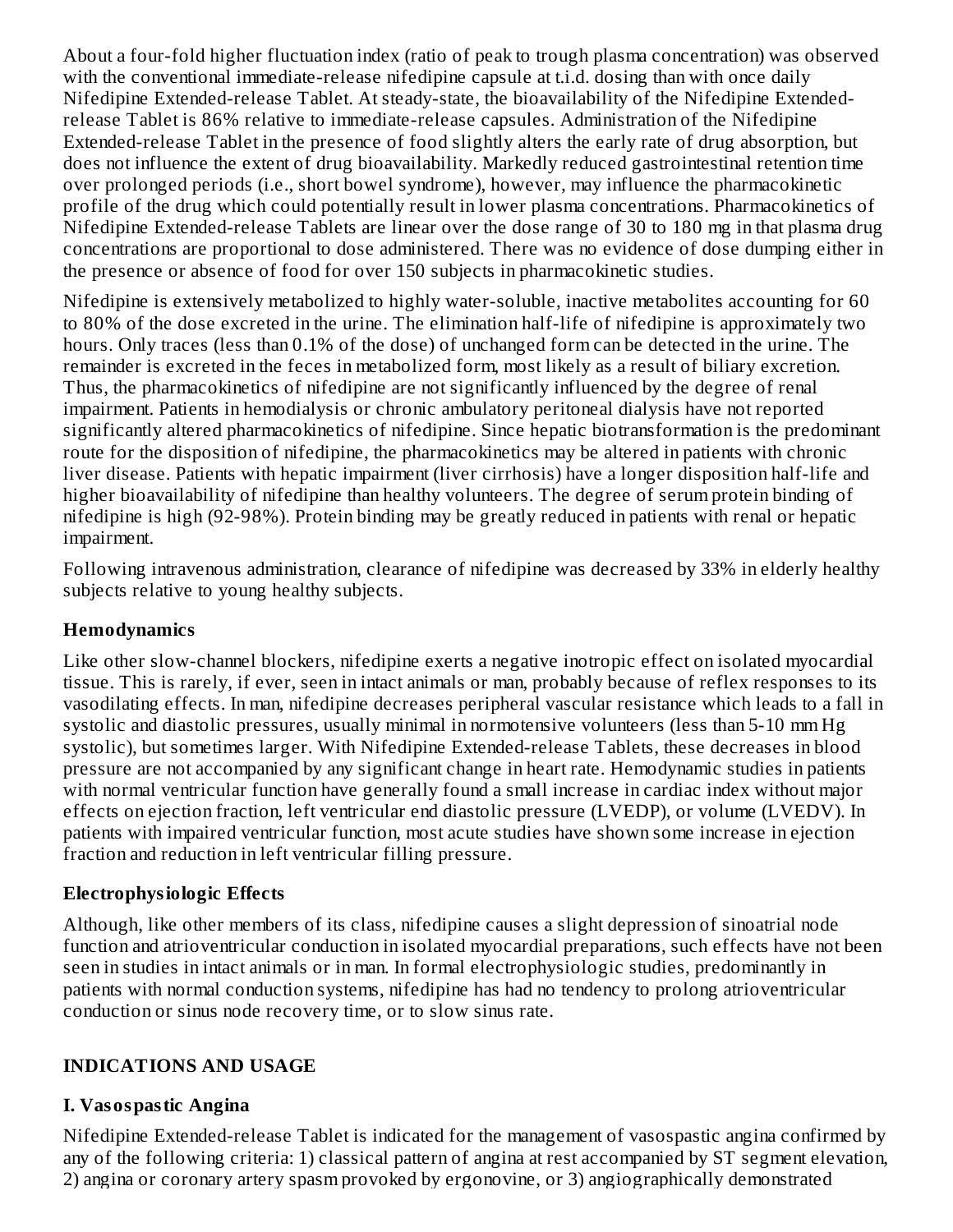2) angina or coronary artery spasm provoked by ergonovine, or 3) angiographically demonstrated coronary artery spasm. In those patients who have had angiography, the presence of significant fixed obstructive disease is not incompatible with the diagnosis of vasospastic angina, provided that the above criteria are satisfied. Nifedipine Extended-release Tablet may also be used where the clinical presentation suggests a possible vasospastic component, but where vasospasm has not been confirmed, e.g., where pain has a variable threshold on exertion, or in unstable angina where electrocardiographic findings are compatible with intermittent vasospasm, or when angina is refractory to nitrates and/or adequate doses of beta-blockers.

### **II. Chronic Stable Angina (Classical Effort-Associated Angina)**

Nifedipine Extended-release Tablet is indicated for the management of chronic stable angina (effortassociated angina) without evidence of vasospasm in patients who remain symptomatic despite adequate doses of beta-blockers and/or organic nitrates or who cannot tolerate those agents.

In chronic stable angina (effort-associated angina), nifedipine has been effective in controlled trials of up to eight weeks duration in reducing angina frequency and increasing exercise tolerance, but confirmation of sustained effectiveness and evaluation of long-term safety in these patients is incomplete.

Controlled studies in small numbers of patients suggest concomitant use of nifedipine and beta-blocking agents may be beneficial in patients with chronic stable angina, but available information is not sufficient to predict with confidence the effects of concurrent treatment, especially in patients with compromised left ventricular function or cardiac conduction abnormalities. When introducing such concomitant therapy, care must be taken to monitor blood pressure closely, since severe hypotension can occur from the combined effects of the drugs (see WARNINGS).

## **III. Hypertension**

Nifedipine Extended-release Tablet is indicated for the treatment of hypertension, to lower blood pressure. Lowering blood pressure reduces the risk of fatal and nonfatal cardiovascular events, primarily strokes and myocardial infarctions. These benefits have been seen in controlled trials of antihypertensive drugs from a wide variety of pharmacologic classes including Nifedipine Extendedrelease Tablet.

Control of high blood pressure should be part of comprehensive cardiovascular risk management, including, as appropriate, lipid control, diabetes management, antithrombotic therapy, smoking cessation, exercise, and limited sodium intake. Many patients will require more than one drug to achieve blood pressure goals. For specific advice on goals and management, see published guidelines, such as those of the National High Blood Pressure Education Program's Joint National Committee on Prevention, Detection, Evaluation, and Treatment of High Blood Pressure (JNC).

Numerous antihypertensive drugs, from a variety of pharmacologic classes and with different mechanisms of action, have been shown in randomized controlled trials to reduce cardiovascular morbidity and mortality, and it can be concluded that it is blood pressure reduction, and not some other pharmacologic property of the drugs, that is largely responsible for those benefits. The largest and most consistent cardiovascular outcome benefit has been a reduction in the risk of stroke, but reductions in myocardial infarction and cardiovascular mortality also have been seen regularly.

Elevated systolic or diastolic pressure causes increased cardiovascular risk, and the absolute risk increase per mmHg is greater at higher blood pressures, so that even modest reductions of severe hypertension can provide substantial benefit. Relative risk reduction from blood pressure reduction is similar across populations with varying absolute risk, so the absolute benefit is greater in patients who are at higher risk independent of their hypertension (for example, patients with diabetes or hyperlipidemia), and such patients would be expected to benefit from more aggressive treatment to a lower blood pressure goal.

Some antihypertensive drugs have smaller blood pressure effects (as monotherapy) in black patients, and many antihypertensive drugs have additional approved indications and effects (e.g., on angina, heart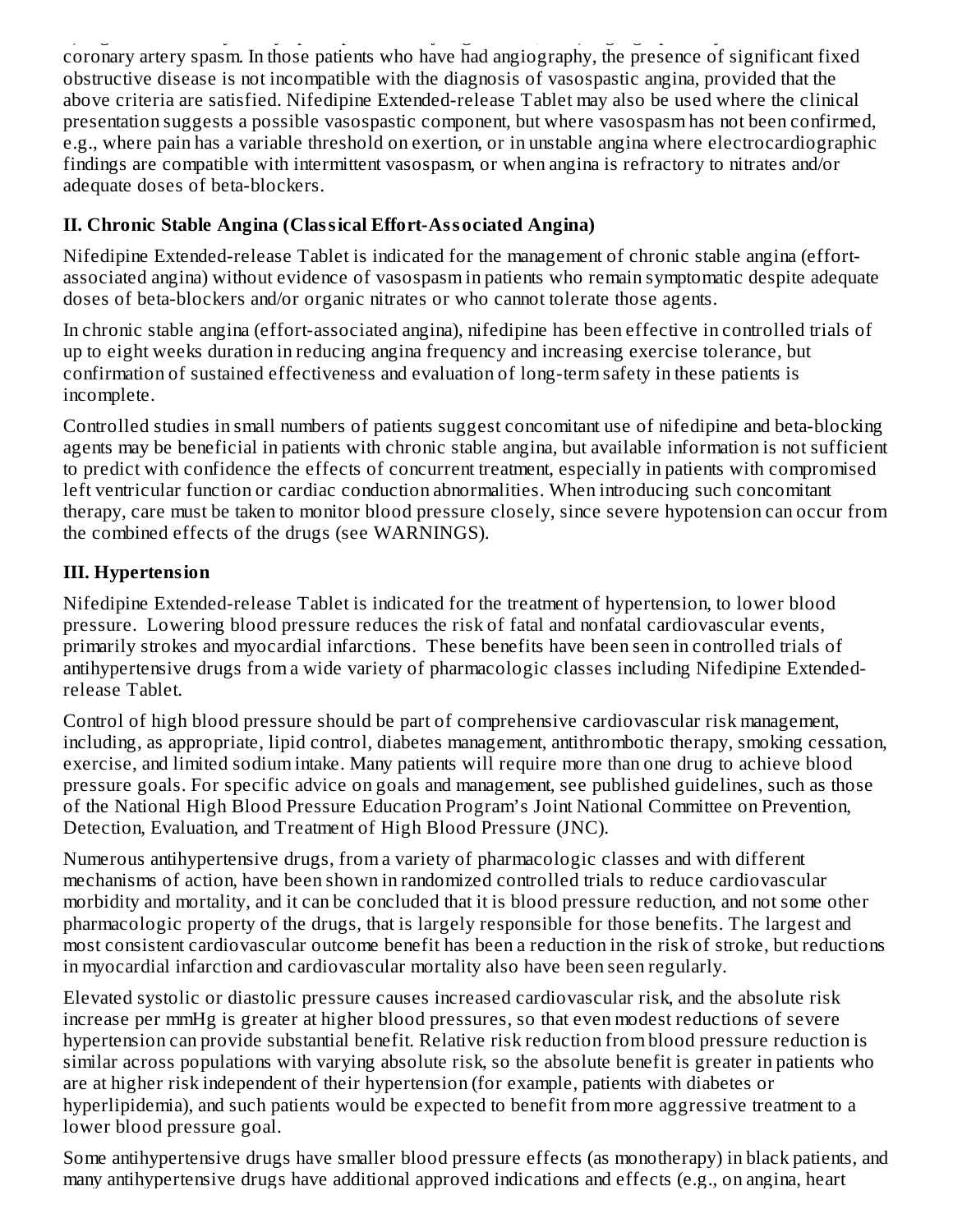many antihypertensive drugs have additional approved indications and effects (e.g., on angina, heart failure, or diabetic kidney disease). These considerations may guide selection of therapy.

Nifedipine Extended-release Tablet may be used alone or in combination with other antihypertensive agents.

### **CONTRAINDICATIONS**

Known hypersensitivity reaction to nifedipine.

# **WARNINGS**

## **Excessive Hypotension**

Although in most angina patients the hypotensive effect of nifedipine is modest and well tolerated, occasional patients have had excessive and poorly tolerated hypotension. These responses have usually occurred during initial titration or at the time of subsequent upward dosage adjustment, and may be more likely in patients on concomitant beta blockers.

Severe hypotension and/or increased fluid volume requirements have been reported in patients receiving nifedipine together with a beta-blocking agent who underwent coronary artery bypass surgery using high dose fentanyl anesthesia. The interaction with high dose fentanyl appears to be due to the combination of nifedipine and a beta blocker, but the possibility that it may occur with nifedipine alone, with low doses of fentanyl, in other surgical procedures, or with other narcotic analgesics cannot be ruled out. In nifedipine-treated patients where surgery using high dose fentanyl anesthesia is contemplated, the physician should be aware of these potential problems and if the patient's condition permits, sufficient time (at least 36 hours) should be allowed for nifedipine to be washed out of the body prior to surgery.

The following information should be taken into account in those patients who are being treated for hypertension as well as angina:

# **Increas ed Angina and/or Myocardial Infarction**

Rarely, patients, particularly those who have severe obstructive coronary artery disease, have developed well documented increased frequency, duration and/or severity of angina or acute myocardial infarction on starting nifedipine or at the time of dosage increase. The mechanism of this effect is not established.

# **Beta Blocker Withdrawal**

It is important to taper beta blockers if possible, rather than stopping them abruptly before beginning nifedipine. Patients recently withdrawn from beta blockers may develop a withdrawal syndrome with increased angina, probably related to increased sensitivity to catecholamines. Initiation of nifedipine treatment will not prevent this occurrence and on occasion has been reported to increase it.

# **Congestive Heart Failure**

Rarely, patients, usually receiving a beta blocker, have developed heart failure after beginning nifedipine. Patients with tight aortic stenosis may be at greater risk for such an event, as the unloading effect of nifedipine would be expected to be of less benefit, owing to the fixed impedance to flow across the aortic valve in these patients.

# **Gastrointestinal Obstruction Requiring Surgery**

There have been rare reports of obstructive symptoms in patients with known strictures in association with the ingestion of Nifedipine Extended-release Tablets. Bezoars can occur in very rare cases and may require surgical intervention.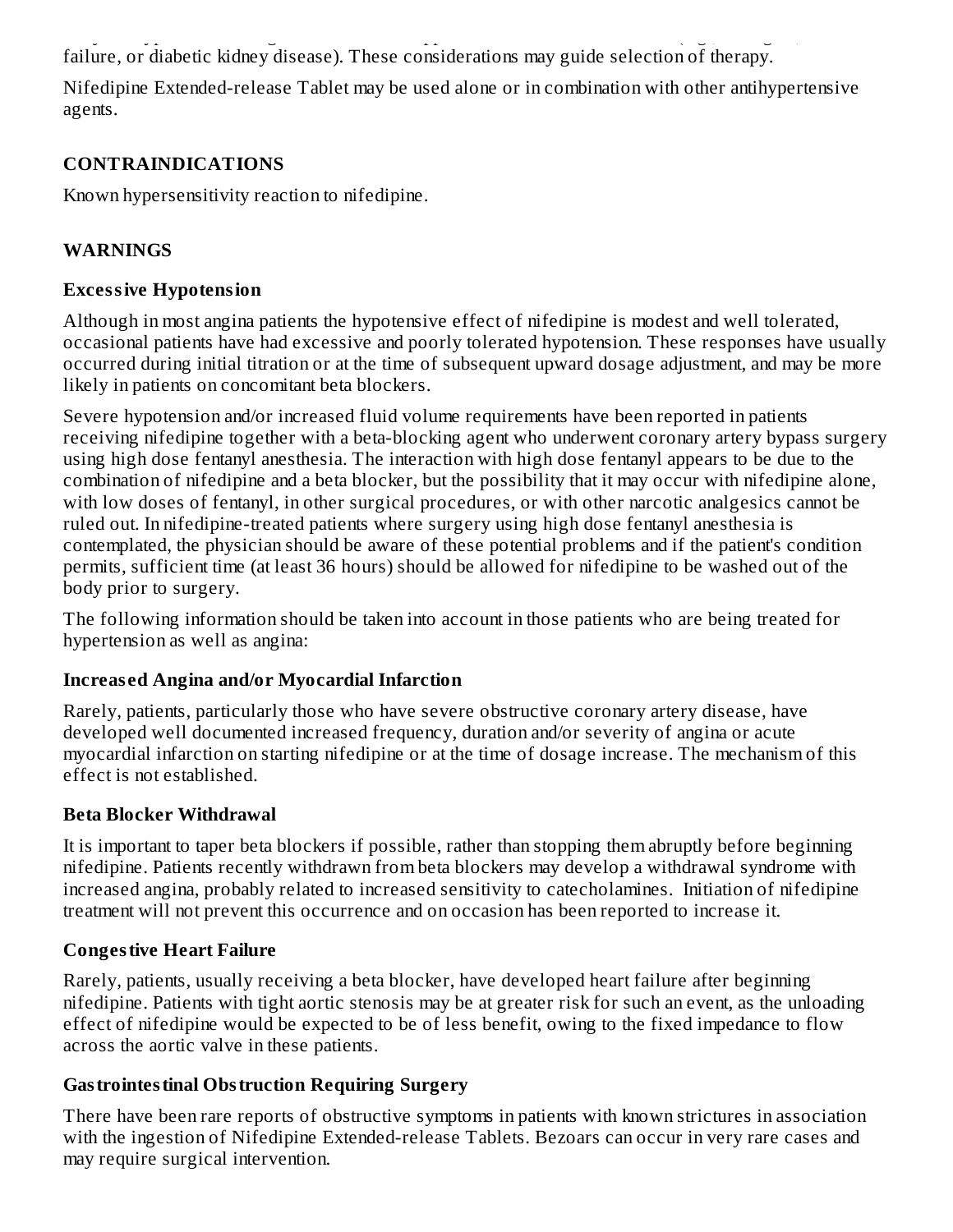Cases of serious gastrointestinal obstruction have been identified in patients with no known gastrointestinal disease, including the need for hospitalization and surgical intervention.

Risk factors for a gastrointestinal obstruction identified from post-marketing reports of Nifedipine Extended-release Tablets include alteration in gastrointestinal anatomy (e.g., severe gastrointestinal narrowing, colon cancer, small bowel obstruction, bowel resection, gastric bypass, vertical banded gastroplasty, colostomy, diverticulitis, diverticulosis, and inflammatory bowel disease), hypomotility disorders (e.g., constipation, gastroesophageal reflux disease, ileus, obesity, hypothyroidism, and diabetes) and concomitant medications (e.g.,  $\rm H_2$ -histamine blockers, opiates, nonsteroidal antiinflammatory drugs, laxatives, anticholinergic agents, levothyroxine, and neuromuscular blocking agents).

#### **Gastrointestinal Ulcers**

Cases of tablet adherence to the gastrointestinal wall with ulceration have been reported, some requiring hospitalization and intervention.

### **PRECAUTIONS**

#### **General**

#### Hypotension

Because nifedipine decreases peripheral vascular resistance, careful monitoring of blood pressure during the initial administration and titration of nifedipine is suggested. Close observation is especially recommended for patients already taking medications that are known to lower blood pressure (see WARNINGS).

#### Peripheral Edema

Mild to moderate peripheral edema occurs in a dose dependent manner with an incidence ranging from approximately 10% to about 30% at the highest dose studied (180 mg). It is a localized phenomenon thought to be associated with vasodilation of dependent arterioles and small blood vessels and not due to left ventricular dysfunction or generalized fluid retention. With patients whose angina or hypertension is complicated by congestive heart failure, care should be taken to differentiate this peripheral edema from the effects of increasing left ventricular dysfunction.

#### **Information for Patients**

Nifedipine Extended-release Tablets should be swallowed whole. Do not chew, divide or crush tablets. Do not be concerned if you occasionally notice in your stool something that looks like a tablet. In Nifedipine Extended-release Tablets, the medication is contained within a nonabsorbable shell that has been specially designed to slowly release the drug for your body to absorb. When this process is completed, the empty tablet is eliminated from your body.

### **Laboratory Tests**

Rare, usually transient, but occasionally significant elevations of enzymes such as alkaline phosphatase, CPK, LDH, SGOT and SGPT have been noted. The relationship to nifedipine therapy is uncertain in most cases, but probable in some. These laboratory abnormalities have rarely been associated with clinical symptoms; however, cholestasis with or without jaundice has been reported. A small (5.4%) increase in mean alkaline phosphatase was noted in patients treated with Nifedipine Extended-release Tablets. This was an isolated finding not associated with clinical symptoms and it rarely resulted in values which fell outside the normal range. Rare instances of allergic hepatitis have been reported. In controlled studies, Nifedipine Extended-release Tablets did not adversely affect serum uric acid, glucose, or cholesterol. Serum potassium was unchanged in patients receiving Nifedipine Extendedrelease Tablets in the absence of concomitant diuretic therapy, and slightly decreased in patients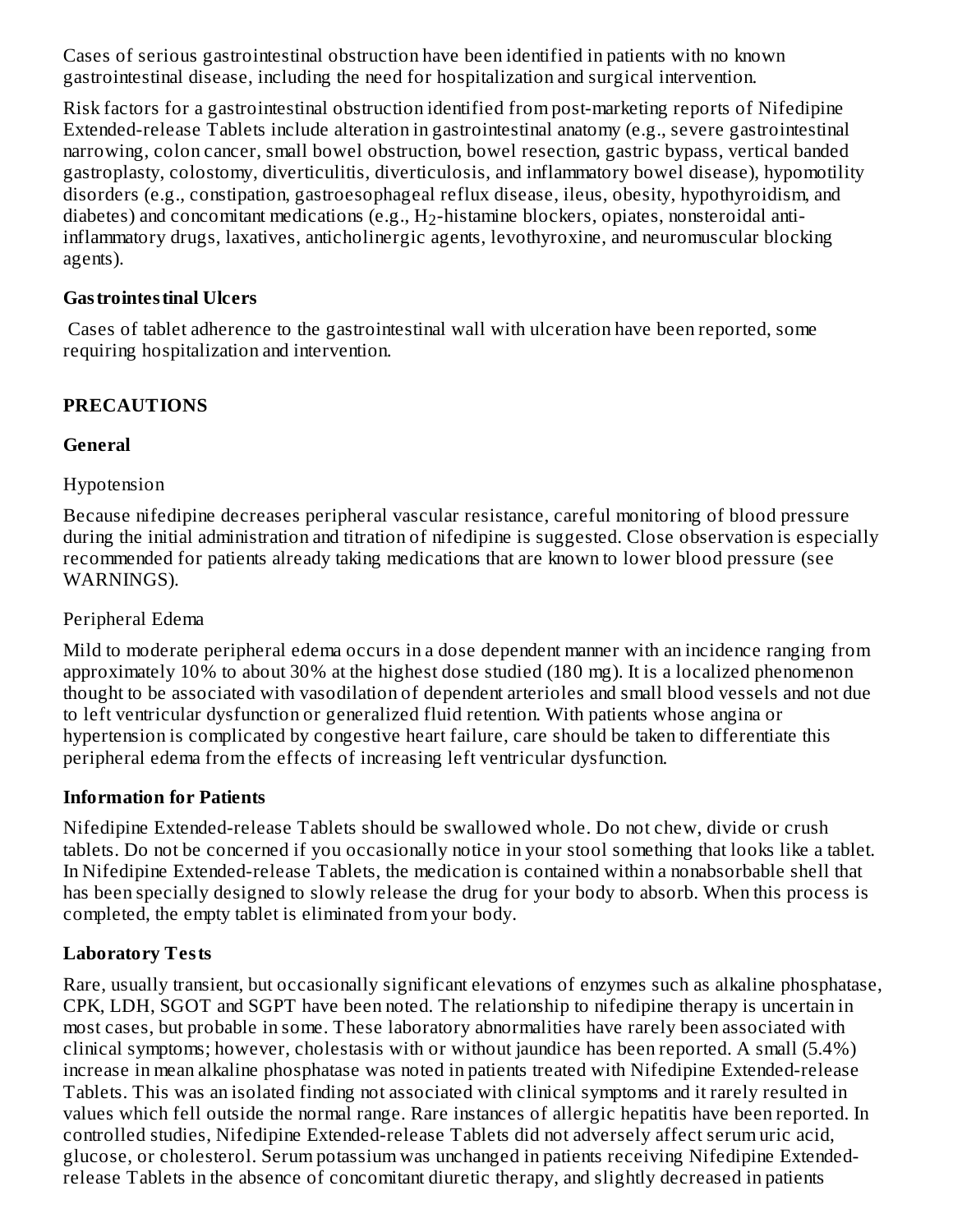receiving concomitant diuretics.

Nifedipine, like other calcium channel blockers, decreases platelet aggregation *in vitro.* Limited clinical studies have demonstrated a moderate but statistically significant decrease in platelet aggregation and an increase in bleeding time in some nifedipine patients. This is thought to be a function of inhibition of calcium transport across the platelet membrane. No clinical significance for these findings has been demonstrated.

Positive direct Coombs test with/without hemolytic anemia has been reported, but a causal relationship between nifedipine administration and positivity of this laboratory test, including hemolysis, could not be determined.

Although nifedipine has been used safely in patients with renal dysfunction and has been reported to exert a beneficial effect, in certain cases, rare, reversible elevations in BUN and serum creatinine have been reported in patients with preexisting chronic renal insufficiency. The relationship to nifedipine therapy is uncertain in most cases but probable in some.

#### **Drug Interactions**

#### Beta-adrenergic blocking agents

(see INDICATIONS AND USAGE and WARNINGS.) Experience in over 1400 patients with nifedipine capsules in a noncomparative clinical trial has shown that concomitant administration of nifedipine and beta-blocking agents is usually well tolerated, but there have been occasional literature reports suggesting that the combination may increase the likelihood of congestive heart failure, severe hypotension, or exacerbation of angina.

#### Long-acting Nitrates

Nifedipine may be safely co-administered with nitrates, but there have been no controlled studies to evaluate the antianginal effectiveness of this combination.

### Digitalis

Administration of nifedipine with digoxin increased digoxin levels in nine of twelve normal volunteers. The average increase was 45%. Another investigator found no increase in digoxin levels in thirteen patients with coronary artery disease. In an uncontrolled study of over two hundred patients with congestive heart failure during which digoxin blood levels were not measured, digitalis toxicity was not observed. Since there have been isolated reports of patients with elevated digoxin levels, it is recommended that digoxin levels be monitored when initiating, adjusting, and discontinuing nifedipine to avoid possible over- or under-digitalization.

### Coumarin Anticoagulants

There have been rare reports of increased prothrombin time in patients taking coumarin anticoagulants to whom nifedipine was administered. However, the relationship to nifedipine therapy is uncertain.

### Cimetidine

A study in six healthy volunteers has shown a significant increase in peak nifedipine plasma levels (80%) and area-under-the-curve (74%), after a one week course of cimetidine at 1000 mg per day and nifedipine at 40 mg per day. Ranitidine produced smaller, non-significant increases. The effect may be mediated by the known inhibition of cimetidine on hepatic cytochrome P-450, the enzyme system probably responsible for the first-pass metabolism of nifedipine. If nifedipine therapy is initiated in a patient currently receiving cimetidine, cautious titration is advised.

Nifedipine is metabolized by CYP3A4. Co-administration of nifedipine with phenytoin, an inducer of CYP3A4, lowers the systemic exposure to nifedipine by approximately 70%. Avoid co-administration of nifedipine with phenytoin or any known CYP3A4 inducer or consider an alternative antihypertensive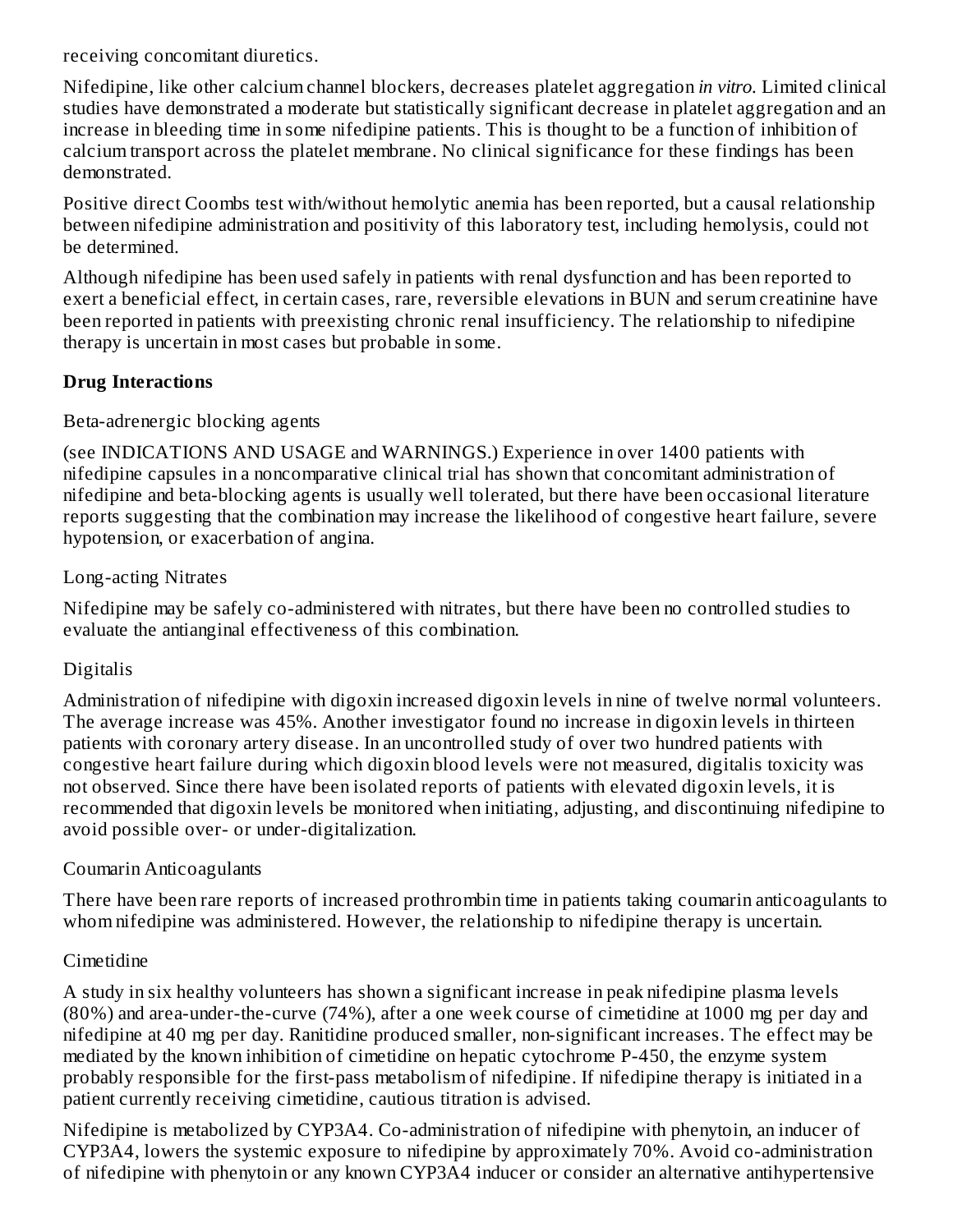#### therapy.

CYP3A inhibitors such as fluconazole, itraconazole, clarithromycin, erythromycin, nefazodone, fluoxetine, saquinavir, indinavir, and nelfinavir may result in increased exposure to nifedipine when coadministered. Careful monitoring and dose adjustment may be necessary; consider initiating nifedipine at the lowest dose available if given concomitantly with these medications.

## **Other Interactions**

Grapefruit Juice: Co-administration of nifedipine with grapefruit juice resulted in approximately a doubling in nifedipine AUC and  $\mathsf{C}_{\max}$  with no change in half-life. The increased plasma concentrations most likely result from inhibition of CYP3A4 related first-pass metabolism. Avoid ingestion of grapefruit and grapefruit juice should be avoided while taking nifedipine.

## **Carcinogenesis, Mutagenesis, Impairment of Fertility**

Nifedipine was administered orally to rats for two years and was not shown to be carcinogenic. When given to rats prior to mating, nifedipine caused reduced fertility at a dose approximately 5 times the maximum recommended human dose. There is a literature report of reversible reduction in the ability of human sperm obtained from a limited number of infertile men taking recommended doses of nifedipine to bind to and fertilize an ovum *in vitro. In vivo* mutagenicity studies were negative.

## **Pregnancy**

## Pregnancy Category C

Nifedipine has been shown to produce teratogenic findings in rats and rabbits, including digital anomalies similar to those reported for phenytoin. Digital anomalies have been reported to occur with other members of the dihydropyridine class and are possibly a result of compromised uterine blood flow. Nifedipine administration was associated with a variety of embryotoxic, placentotoxic, and fetotoxic effects, including stunted fetuses (rats, mice, rabbits), rib deformities (mice), cleft palate (mice), small placentas and underdeveloped chorionic villi (monkeys), embryonic and fetal deaths (rats, mice, rabbits), and prolonged pregnancy/decreased neonatal survival (rats; not evaluated in other species). On a mg/kg basis, all of the doses associated with the teratogenic embryotoxic or fetotoxic effects in animals were higher (5 to 50 times) than the maximum recommended human dose of 120 mg/day. On a mg/m<sup>2</sup> basis, some doses were higher and some were lower than the maximum recommended human dose, but all are within an order of magnitude of it. The doses associated with placentotoxic effects in monkeys were equivalent to or lower than the maximum recommended human dose on a mg/m<sup>2</sup> basis.

There are no adequate and well-controlled studies in pregnant women. Nifedipine Extended-release Tablets should be used during pregnancy only if the potential benefit justifies the potential risk.

## **Lactation**

Nifedipine is transferred through breast milk. Nifedipine Extended-release Tablets should be used during breast-feeding only if the potential benefit justifies the potential risk.

## **Pediatric Us e**

Safety and effectiveness in pediatric patients have not been established.

## **Geriatric Us e**

Age appears to have a significant effect on the pharmacokinetics of nifedipine. The clearance is decreased resulting in a higher AUC in the elderly. These changes are not due to changes in renal function (seeCLINICAL PHARMACOLOGY, Pharmacokinetics ).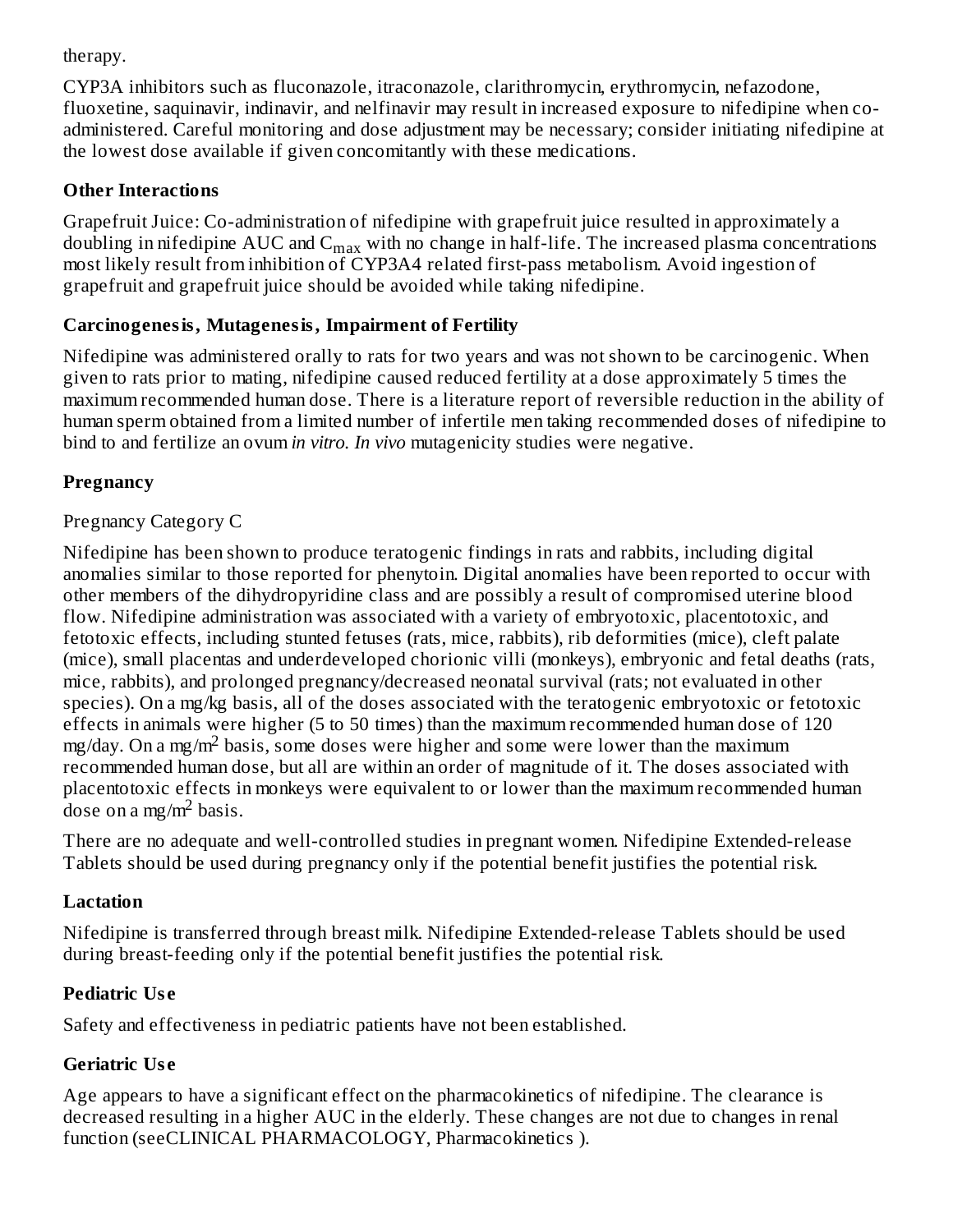#### **ADVERSE EXPERIENCES**

Over 1000 patients from both controlled and open trials with Nifedipine Extended-release Tablets in hypertension and angina were included in the evaluation of adverse experiences. All side effects reported during Nifedipine Extended-release Tablet therapy were tabulated independent of their causal relation to medication. The most common side effect reported with Nifedipine Extended-release Tablets was edema which was dose related and ranged in frequency from approximately 10% to about 30% at the highest dose studied (180 mg). Other common adverse experiences reported in placebocontrolled trials include:

| Nifedipine Extended-release Tablets (%) Placebo (%) |           |           |  |
|-----------------------------------------------------|-----------|-----------|--|
| <b>Adverse Effect</b>                               | $(N=707)$ | $(N=266)$ |  |
| Headache                                            | 15.8      | 9.8       |  |
| Fatigue                                             | 5.9       | 4.1       |  |
| <b>Dizziness</b>                                    | 4.1       | 4.5       |  |
| Constipation                                        | 3.3       | 2.3       |  |
| Nausea                                              | 3.3       | 1.9       |  |

Of these, only edema and headache were more common in Nifedipine Extended-release Tablet patients than placebo patients.

The following adverse reactions occurred with an incidence of less than 3%. With the exception of leg cramps, the incidence of these side effects was similar to that of placebo alone.

- *Body as a Whole/Systemic:* asthenia, flushing, pain
- *Cardiovascular:* palpitations
- *Central Nervous System:* insomnia, nervousness, paresthesia, somnolence
- *Dermatologic:* pruritus, rash
- *Gastrointestinal:* abdominal pain, diarrhea, dry mouth, dyspepsia, flatulence
- *Musculoskeletal:* arthralgia, leg cramps
- *Respiratory:* chest pain (nonspecific), dyspnea
- *Urogenital:* impotence, polyuria

Other adverse reactions were reported sporadically with an incidence of 1% or less. These include:

- *Body as a Whole/Systemic:* face edema, fever, hot flashes, malaise, periorbital edema, rigors
- *Cardiovascular:* arrhythmia, hypotension, increased angina, tachycardia, syncope
- *Central Nervous System:* anxiety, ataxia, decreased libido, depression, hypertonia, hypoesthesia, migraine, paroniria, tremor, vertigo
- *Dermatologic:* alopecia, increased sweating, urticaria, purpura
- *Gastrointestinal:* eructation, gastroesophageal reflux, gum hyperplasia, melena, vomiting, weight increase
- *Musculoskeletal:* back pain, gout, myalgias
- *Respiratory:* coughing, epistaxis, upper respiratory tract infection, respiratory disorder, sinusitis
- *Special Senses:* abnormal lacrimation, abnormal vision, taste perversion, tinnitus  $\bullet$
- *Urogenital/Reproductive:* breast pain, dysuria, hematuria, nocturia  $\bullet$

Adverse experiences which occurred in less than 1 in 1000 patients cannot be distinguished from concurrent disease states or medications.

The following adverse experiences, reported in less than 1% of patients, occurred under conditions (e.g., open trials, marketing experience) where a causal relationship is uncertain:

gastrointestinal irritation, gastrointestinal bleeding, gynecomastia.

Gastrointestinal obstruction resulting in hospitalization and surgery, including the need for bezoar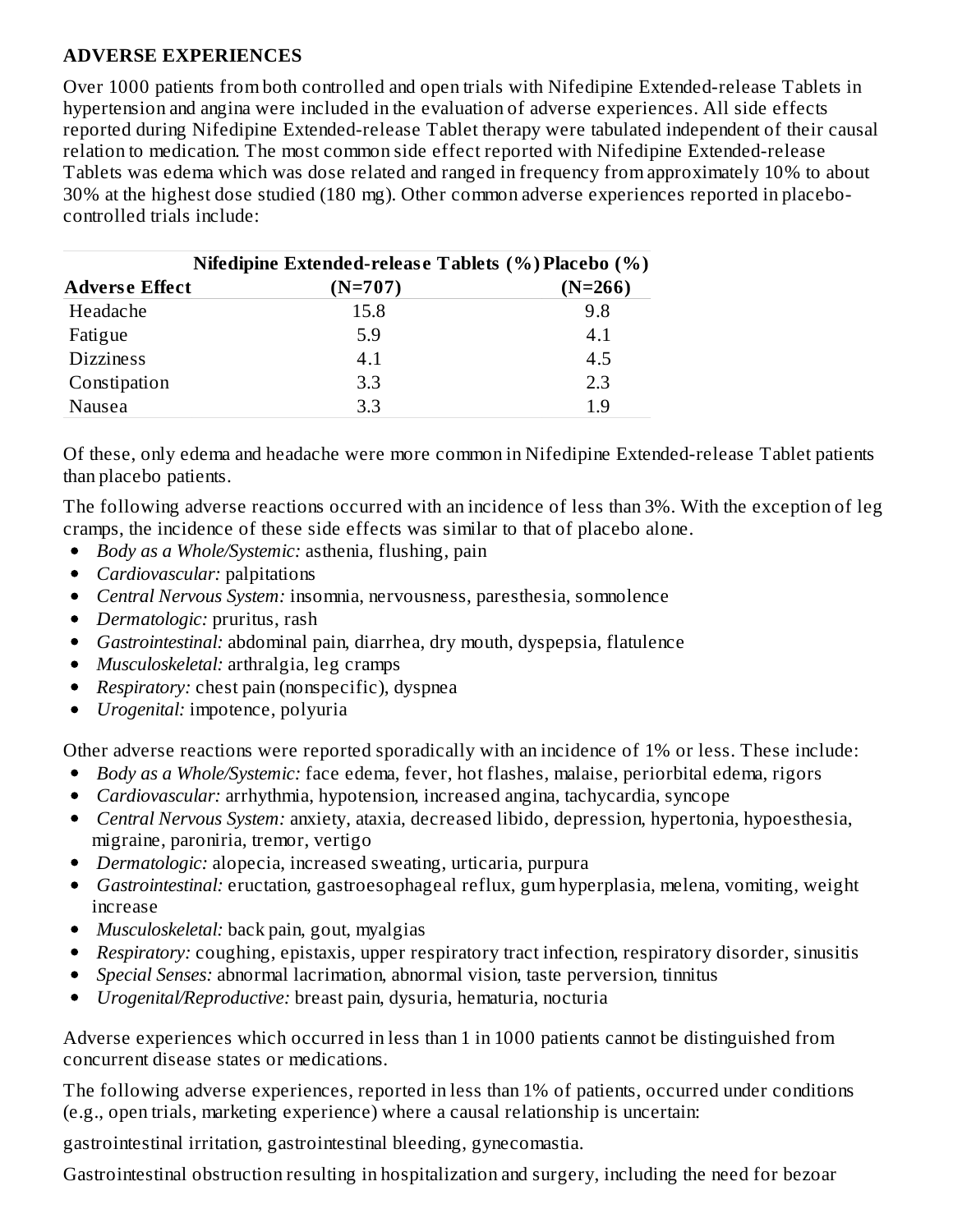removal, has occurred in association with Nifedipine Extended-release Tablets, even in patients with no prior history of gastrointestinal disease (see WARNINGS).

Cases of tablet adherence to the gastrointestinal wall with ulceration have been reported, some requiring hospitalization and intervention.

In multiple-dose U.S. and foreign controlled studies with nifedipine capsules in which adverse reactions were reported spontaneously, adverse effects were frequent but generally not serious and rarely required discontinuation of therapy or dosage adjustment. Most were expected consequences of the vasodilator effects of nifedipine.

|                                       | <b>NIFEDIPINE CAPSULES (%) Placebo (%)</b> |         |
|---------------------------------------|--------------------------------------------|---------|
| <b>Adverse Effect</b>                 | $(N=226)$                                  | (N=235) |
| Dizziness, lightheadedness, giddiness | 27                                         | 15      |
| Flushing, heat sensation              | 25                                         | 8       |
| Headache                              | 23                                         | 20      |
| Weakness                              | 12                                         | 10      |
| Nausea, heartburn                     | 11                                         | 8       |
| Muscle cramps, tremor                 | 8                                          | 3       |
| Peripheral edema                      | 7                                          |         |
| Nervousness, mood changes             | 7                                          | 4       |
| Palpitations                          | 7                                          | 5       |
| Dyspnea, cough, wheezing              | 6                                          | 3       |
| Nasal congestion, sore throat         | 6                                          | 8       |

There is also a large uncontrolled experience in over 2100 patients in the United States. Most of the patients had vasospastic or resistant angina pectoris, and about half had concomitant treatment with betaadrenergic blocking agents. The relatively common adverse events were similar in nature to those seen with Nifedipine Extended-release Tablets.

In addition, more serious adverse events were observed, not readily distinguishable from the natural history of the disease in these patients. It remains possible, however, that some or many of these events were drug related. Myocardial infarction occurred in about 4% of patients and congestive heart failure or pulmonary edema in about 2%. Ventricular arrhythmias or conduction disturbances each occurred in fewer than 0.5% of patients.

In a subgroup of over 1000 patients receiving nifedipine with concomitant beta blocker therapy, the pattern and incidence of adverse experiences was not different from that of the entire group of nifedipine-treated patients (see PRECAUTIONS).

In a subgroup of approximately 250 patients with a diagnosis of congestive heart failure as well as angina, dizziness or lightheadedness, peripheral edema, headache, or flushing each occurred in one in eight patients. Hypotension occurred in about one in 20 patients. Syncope occurred in approximately one patient in 250. Myocardial infarction or symptoms of congestive heart failure each occurred in about one patient in 15. Atrial or ventricular dysrhythmias each occurred in about one patient in 150.

In post-marketing experience, there have been rare reports of exfoliative dermatitis caused by nifedipine. There have been rare reports of exfoliative or bullous skin adverse events (such as erythema multiforme, Stevens-Johnson Syndrome, and toxic epidermal necrolysis) and photosensitivity reactions. Acute generalized exanthematous pustulosis also has been reported.

### **OVERDOSAGE**

Experience with nifedipine overdosage is limited. Generally, overdosage with nifedipine leading to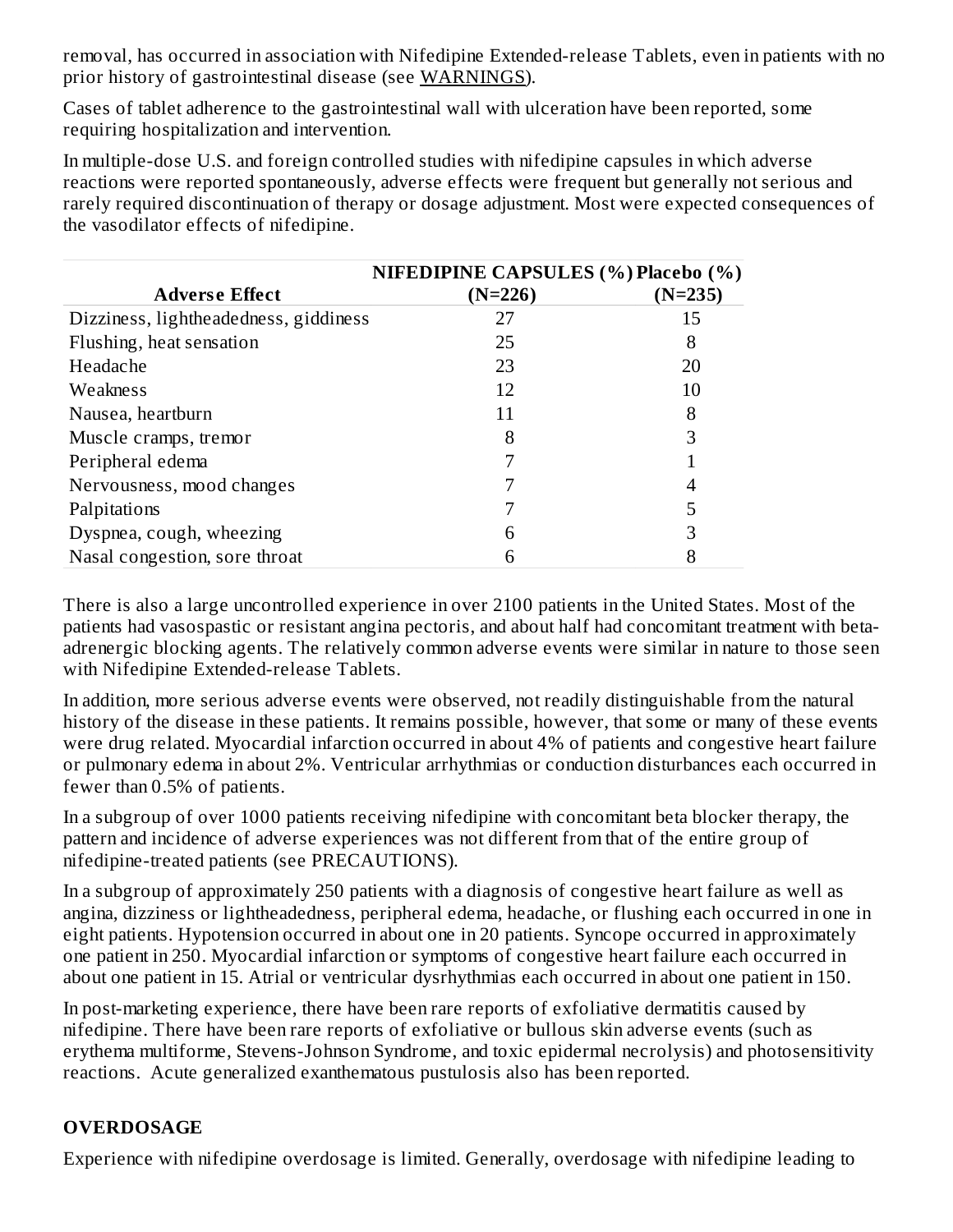pronounced hypotension calls for active cardiovascular support, including monitoring of cardiovascular and respiratory function, elevation of extremities, judicious use of calcium infusion, pressor agents, and fluids. Clearance of nifedipine would be expected to be prolonged in patients with impaired liver function. Since nifedipine is highly protein-bound, dialysis is not likely to be of any benefit.

There has been one reported case of massive overdosage with Nifedipine Extended-release Tablets. The main effects of ingestion of approximately 4800 mg of Nifedipine Extended-release Tablets in a young man attempting suicide as a result of cocaine-induced depression was initial dizziness, palpitations, flushing, and nervousness. Within several hours of ingestion, nausea, vomiting, and generalized edema developed. No significant hypotension was apparent at presentation, 18 hours postingestion. Electrolyte abnormalities consisted of a mild, transient elevation of serum creatinine, and modest elevations of LDH and CPK, but normal SGOT. Vital signs remained stable, no electrocardiographic abnormalities were noted, and renal function returned to normal within 24 to 48 hours with routine supportive measures alone. No prolonged sequelae were observed.

The effect of a single 900 mg ingestion of nifedipine capsules in a depressed anginal patient also on tricyclic antidepressants was loss of consciousness within 30 minutes of ingestion, and profound hypotension, which responded to calcium infusion, pressor agents, and fluid replacement. A variety of ECG abnormalities were seen in this patient with a history of bundle branch block, including sinus bradycardia and varying degrees of AV block. These dictated the prophylactic placement of a temporary ventricular pacemaker, but otherwise resolved spontaneously. Significant hyperglycemia was seen initially in this patient, but plasma glucose levels rapidly normalized without further treatment.

A young hypertensive patient with advanced renal failure ingested 280 mg of nifedipine capsules at one time, with resulting marked hypotension responding to calcium infusion and fluids. No AV conduction abnormalities, arrhythmias, or pronounced changes in heart rate were noted, nor was there any further deterioration in renal function.

## **DOSAGE AND ADMINISTRATION**

Dosage must be adjusted according to each patient's needs. Therapy for either hypertension or angina should be initiated with 30 or 60 mg once daily. Nifedipine Extended-release Tablets should be swallowed whole and should not be bitten or divided. In general, titration should proceed over a 7-14 day period so that the physician can fully assess the response to each dose level and monitor blood pressure before proceeding to higher doses. Since steady-state plasma levels are achieved on the second day of dosing, titration may proceed more rapidly, if symptoms so warrant, provided the patient is assessed frequently. Titration to doses above 120 mg are not recommended.

Angina patients controlled on nifedipine capsules alone or in combination with other antianginal medications may be safely switched to Nifedipine Extended-release Tablets at the nearest equivalent total daily dose (e.g., 30 mg t.i.d. of nifedipine capsules may be changed to 90 mg once daily of Nifedipine Extended-release Tablets). Subsequent titration to higher or lower doses may be necessary and should be initiated as clinically warranted. Experience with doses greater than 90 mg in patients with angina is limited. Therefore, doses greater than 90 mg should be used with caution and only when clinically warranted.

Avoid co-administration of nifedipine with grapefruit juice (see CLINICAL PHARMACOLOGY and PRECAUTIONS: Other Interactions).

No "rebound effect" has been observed upon discontinuation of Nifedipine Extended-release Tablets. However, if discontinuation of nifedipine is necessary, sound clinical practice suggests that the dosage should be decreased gradually with close physician supervision.

Care should be taken when dispensing Nifedipine Extended-release Tablets to assure that the extended release dosage form has been prescribed.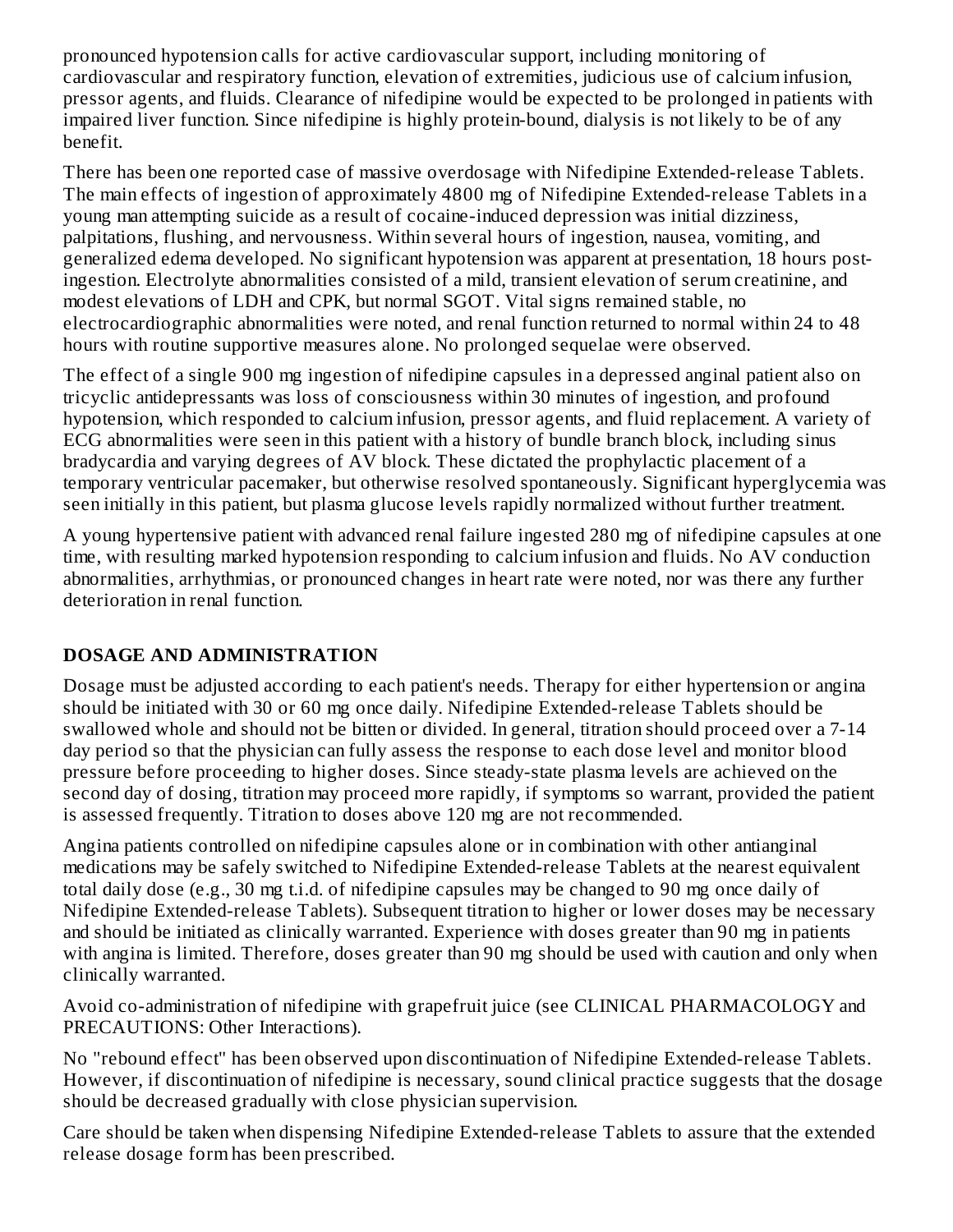#### **Co-Administration with Other Antianginal Drugs**

Sublingual nitroglycerin may be taken as required for the control of acute manifestations of angina, particularly during nifedipine titration. See PRECAUTIONS, Drug Interactions, for information on coadministration of nifedipine with beta blockers or long-acting nitrates.

#### **HOW SUPPLIED**

Nifedipine Extended-release Tablets 30 mg are round, biconvex, pink coated tablets imprinted with "KU 260" in black ink. They are supplied as follows:

Bottles of 90 Tablets NDC 62175-260-46 Bottles of 100 Tablets NDC 62175-260-37 Bottles of 300 Tablets NDC 62175-260-55

Nifedipine Extended-release Tablets 60 mg are round, biconvex, pink coated tablets imprinted with "KU 261" in black ink. They are supplied as follows:

Bottles of 90 Tablets NDC 62175-261-46 Bottles of 100 Tablets NDC 62175-261-37 Bottles of 300 Tablets NDC 62175-261-55

Nifedipine Extended-release Tablets 90 mg are round, biconvex, pink coated tablets imprinted with "KU 262" in black ink. They are supplied as follows:

| Bottles of 30 Tablets NDC 62175-262-32  |  |
|-----------------------------------------|--|
| Bottles of 90 Tablets NDC 62175-262-46  |  |
| Bottles of 100 Tablets NDC 62175-262-37 |  |
| Bottles of 300 Tablets NDC 62175-262-55 |  |
| Bottles of 500 Tablets NDC 62175-262-41 |  |

Store at 20°-25°C (68°-77°F) (See USP Controlled Room Temperature).

Protect from moisture, humidity, and light.

For Medical Information Contact: Medical Affairs Department Phone: 1-844-834-0530

Distributed by:

Lannett Company, Inc.

Philadelphia, PA 19136

CIA70797K Rev. 03/19

#### **PRINCIPAL DISPLAY PANEL - 30MG 90CT**

**90 Tablets NDC 62175-260-46 Nifedipine Extended Releas e Tablets, USP**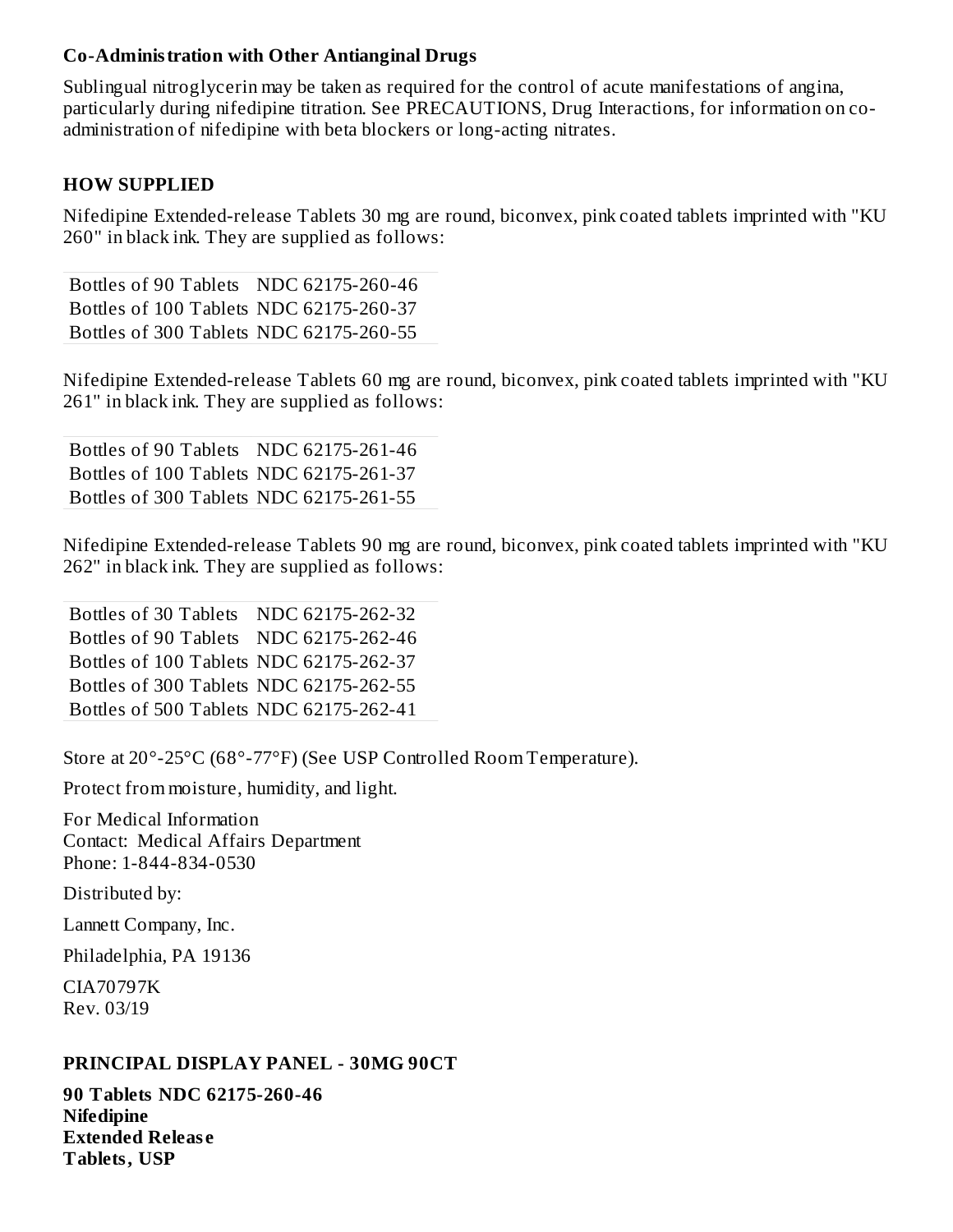

#### **PRINCIPAL DISPLAY PANEL-30MG 100CT**

**100 Tablets NDC 62175-260-37 Nifedipine Extended Releas e Tablets, USP**



#### **PRINCIPAL DISPLAY PANEL-30MG 300CT**

**300 Tablets NDC 62175-260-55 Nifedipine Extended Releas e Tablets, USP**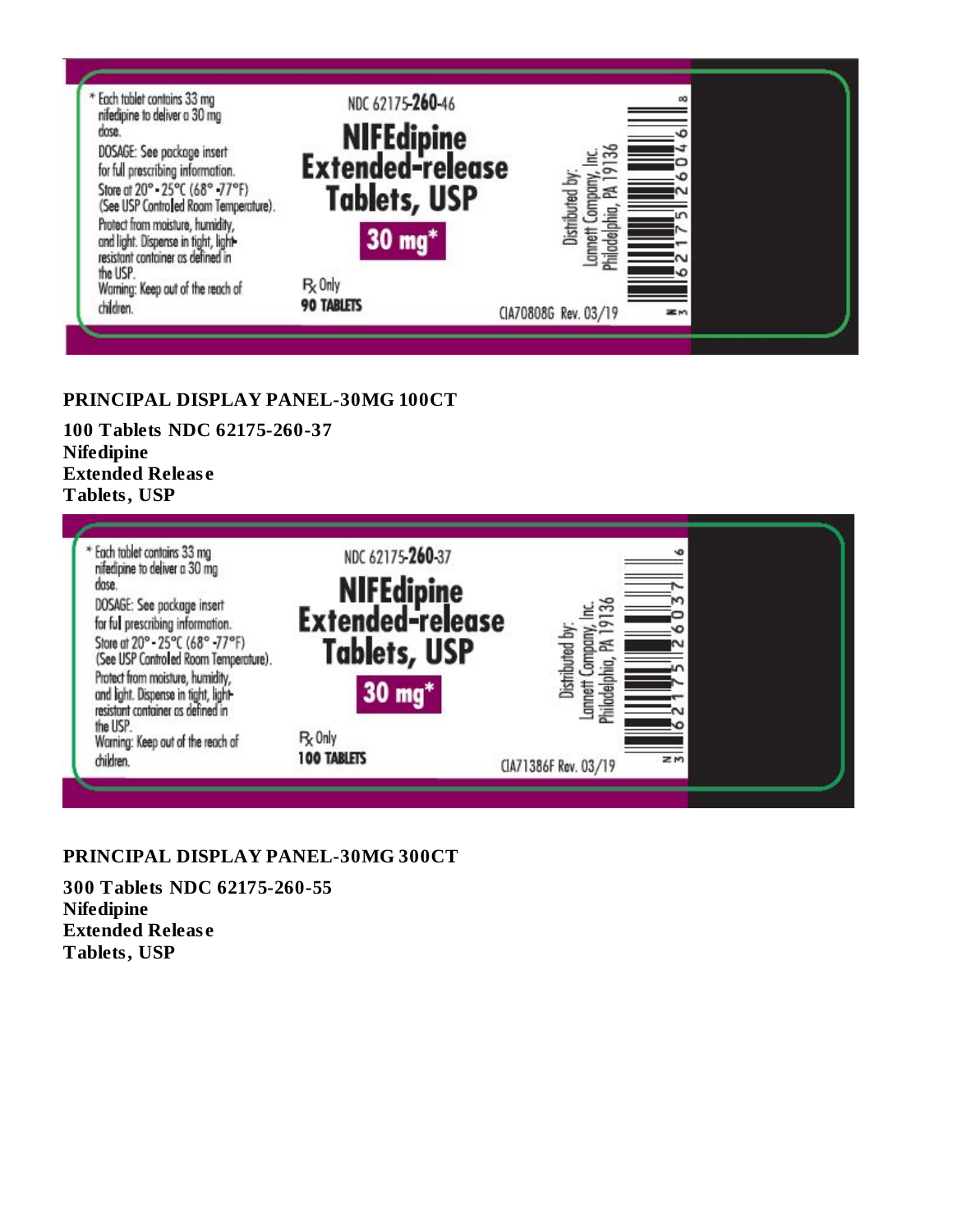

#### **PRINCIPAL DISPLAY PANEL - 60MG 90CT**

**90 Tablets NDC 62175-261-46 Nifedipine Extended Releas e Tablets, USP**

| * Each tablet contains 66 mg nifedipine<br>to deliver a 60 mg dase. | NDC 62175-261-46                        |                          |
|---------------------------------------------------------------------|-----------------------------------------|--------------------------|
| DOSAGE: See package insert                                          | NIFEdipine<br>Extended-re <b>l</b> ease |                          |
| for full prescribing information.                                   |                                         |                          |
| Store at 20°-25°C (68°-77°F)                                        |                                         | Company<br>ಸ್            |
| (See USP Controlled Room Temperature).                              | <b>Tablets, USP</b>                     | Distributed by           |
| Protect from moisture, humidity,                                    |                                         | Philodelphia,<br>Lannett |
| and light. Dispense in tight, light-                                | $60$ mg <sup>*</sup>                    |                          |
| resistant container as defined in<br>the USP.                       | R <sub>x</sub> Only                     | <b>ZEM</b>               |
| Warning: Keep out of the reach of children.                         | <b>90 TABLETS</b>                       | CIA70809G Rev. 03/19     |

#### **PRINCIPAL DISPLAY PANEL - 60MG 100CT**

**100 Tablets NDC 62175-261-37 Nifedipine Extended Releas eTablets, USP**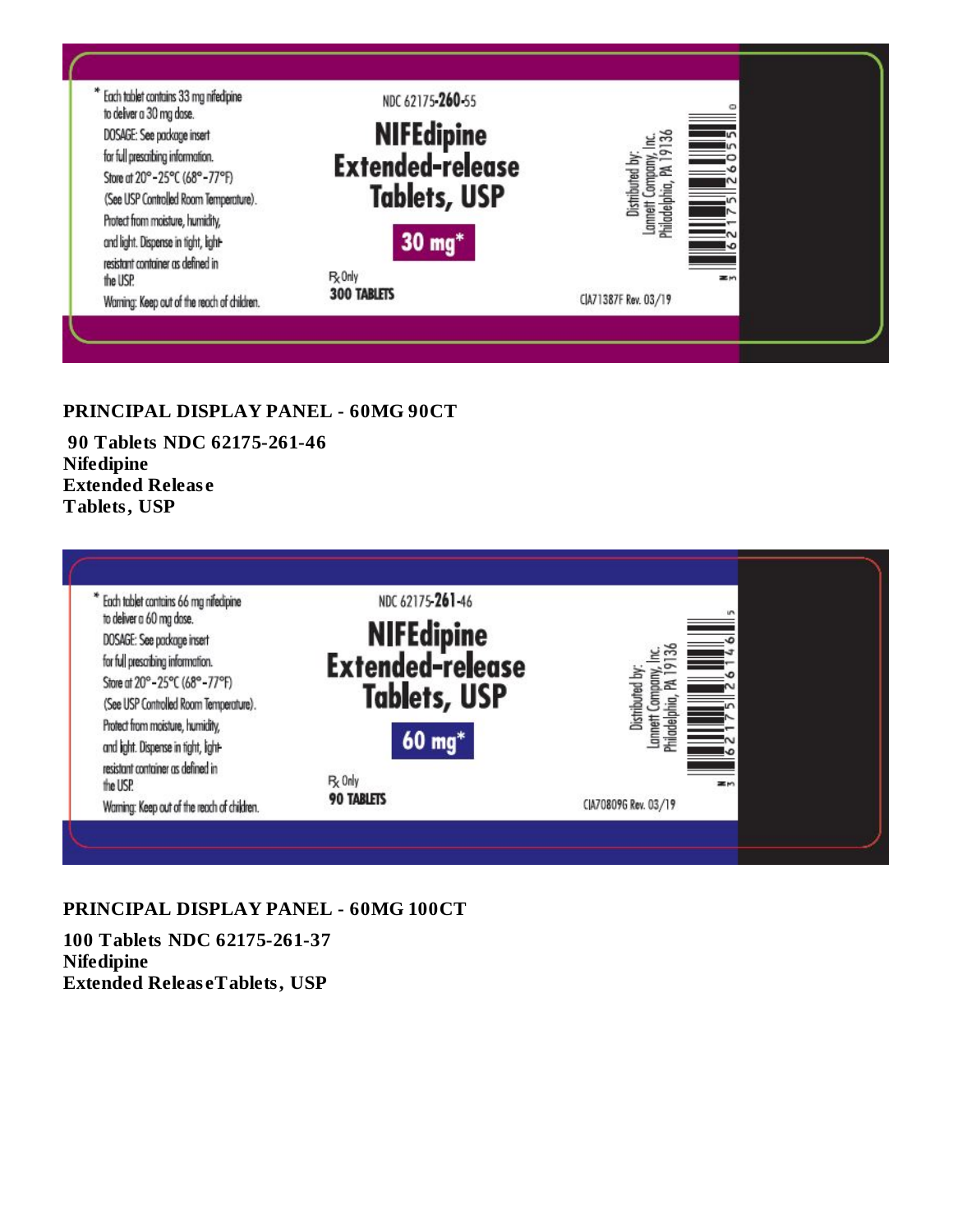

#### **PRINCIPAL DISPLAY PANEL- 60MG 300CT**

**300 Tablets NDC 62175-261-55 Nifedipine Extended Releas e Tablets, USP**

| Each tablet contains 66 mg nifedipine<br>to deliver a 60 mg dose. | NDC 62175 261 55                          |                                  |
|-------------------------------------------------------------------|-------------------------------------------|----------------------------------|
| DOSAGE: See package insert                                        | <b>NIFEdipine</b>                         |                                  |
| for full prescribing information.                                 | <b>Extended-release</b>                   |                                  |
| Store at 20° - 25°C (68° - 77°F)                                  |                                           |                                  |
| (See USP Controlled Room Temperature).                            | <b>Tablets, USP</b>                       | Distributed by<br><b>Company</b> |
| Protect from moisture, humidity,                                  |                                           | Philodelphia,<br>Lannett         |
| and light. Dispense in tight, light-                              | $60$ mg <sup>*</sup>                      |                                  |
| resistant container as defined in                                 |                                           |                                  |
| the USP.                                                          | R <sub>k</sub> Only<br><b>300 TABLETS</b> | æΜ                               |
| Warning: Keep out of the reach of children.                       |                                           | C[A71390F Rev. 03/19             |

#### **PRINCIPAL DISPLAY PANEL - 90MG 30CT**

**30 Tablets NDC 62175-262-32 Nifedipine Extended Releas e Tablets, USP**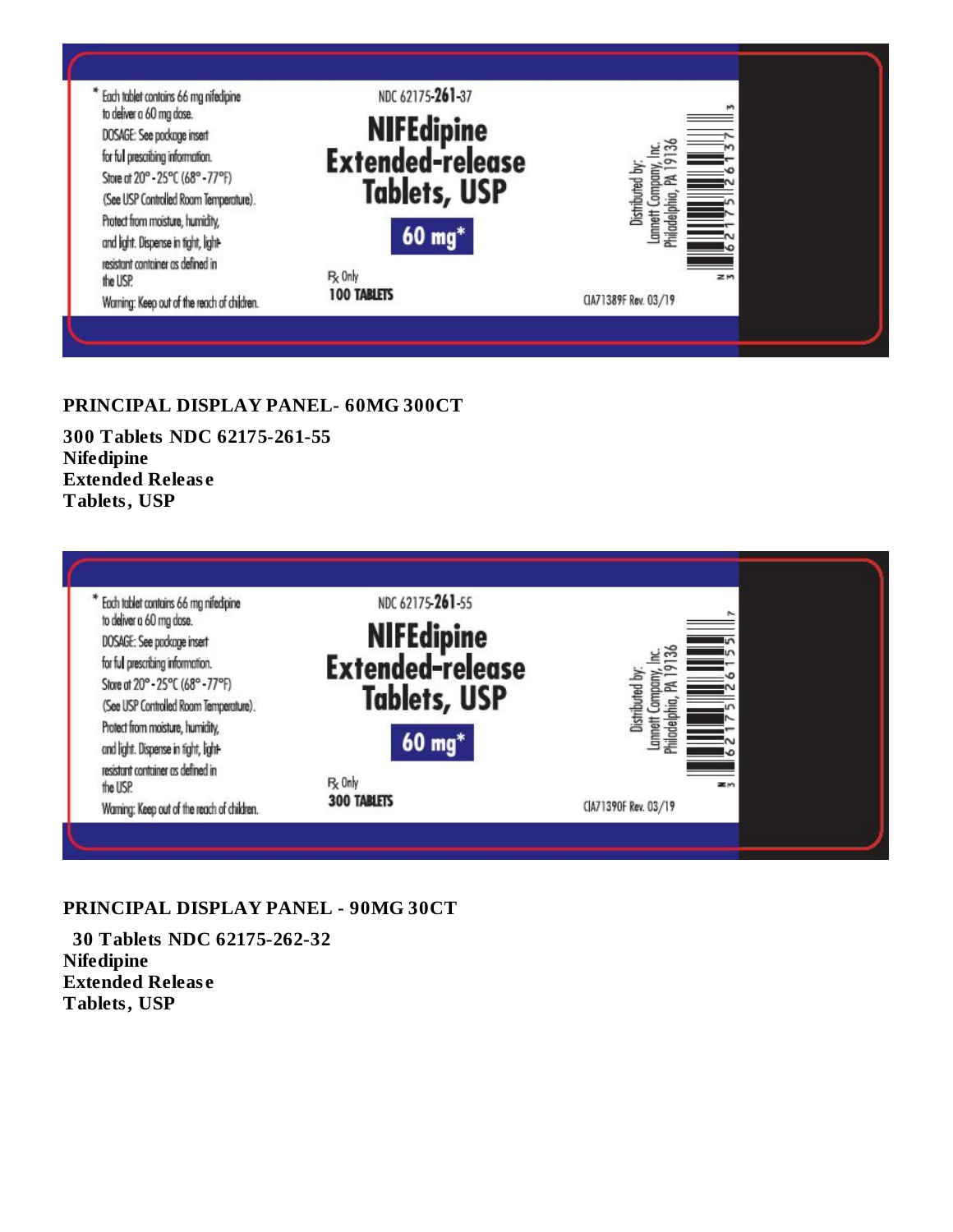

#### **PRINCIPAL DISPLAY PANEL-90MG 90CT**

**90 Tablets NDC 62175-262-46 Nifedipine Extended Releas e Tablets, USP**



#### **PRINCIPAL DISPLAY PANEL-90MG 100CT**

**100 Tablets NDC 62175-262-37 Nifedipine Extended Releas e Tablets, USP**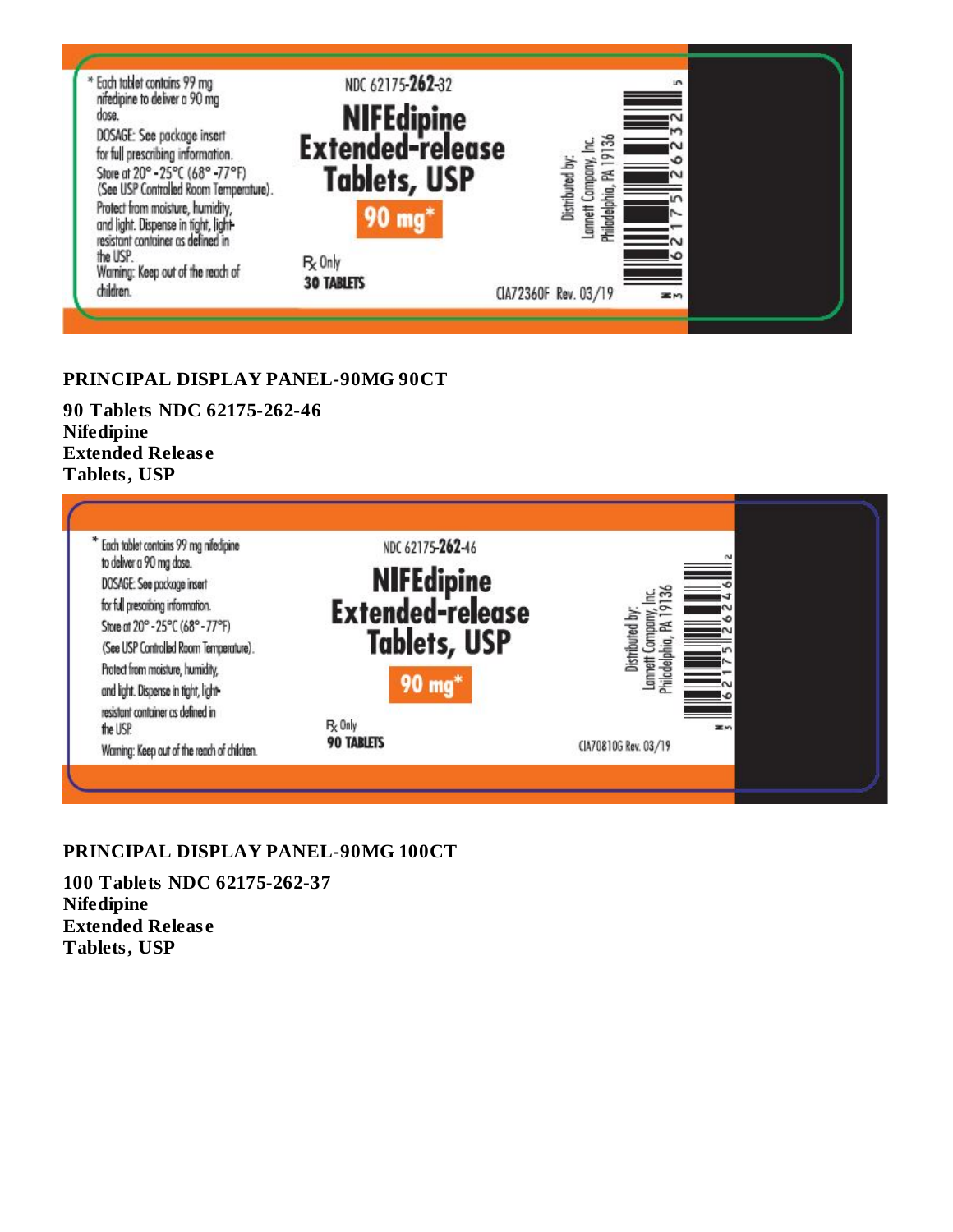

| <b>NIFEDIPINE</b>                                                |                         |  |                          |  |               |
|------------------------------------------------------------------|-------------------------|--|--------------------------|--|---------------|
| nifedipine tablet, film coated, extended release                 |                         |  |                          |  |               |
|                                                                  |                         |  |                          |  |               |
| <b>Product Information</b>                                       |                         |  |                          |  |               |
| Product Type                                                     | HUMAN PRESCRIPTION DRUG |  | Item Code (Source)       |  | NDC:62175-260 |
| <b>Route of Administration</b>                                   | ORAL                    |  |                          |  |               |
|                                                                  |                         |  |                          |  |               |
|                                                                  |                         |  |                          |  |               |
| <b>Active Ingredient/Active Moiety</b>                           |                         |  |                          |  |               |
|                                                                  | <b>Ingredient Name</b>  |  | <b>Basis of Strength</b> |  | Strength      |
| NIFEDIPINE (UNII: 19 ZF7L6 G2L) (NIFEDIPINE - UNII:19 ZF7L6 G2L) |                         |  | <b>NIFEDIPINE</b>        |  | 30 mg         |
|                                                                  |                         |  |                          |  |               |
|                                                                  |                         |  |                          |  |               |
| <b>Inactive Ingredients</b>                                      |                         |  |                          |  |               |
|                                                                  | <b>Ingredient Name</b>  |  |                          |  | Strength      |
| FERROSOFERRIC OXIDE (UNII: XM0 M8 7F357)                         |                         |  |                          |  |               |
| <b>CELLULOSE ACETATE (UNII: 3J2P07GVB6)</b>                      |                         |  |                          |  |               |
| <b>SILICON DIO XIDE</b> (UNII: ETJ7Z6 XBU4)                      |                         |  |                          |  |               |
| HYPROMELLOSES (UNII: 3NXW29V3WO)                                 |                         |  |                          |  |               |
| LACTOSE MONOHYDRATE (UNII: EWQ57Q8I5X)                           |                         |  |                          |  |               |
| MAGNESIUM STEARATE (UNII: 70097M6I30)                            |                         |  |                          |  |               |
| CELLULOSE, MICRO CRYSTALLINE (UNII: OP1R32D61U)                  |                         |  |                          |  |               |
| POLYETHYLENE GLYCOL, UNSPECIFIED (UNII: 3WJQ0SDW1A)              |                         |  |                          |  |               |
| PO VIDO NE (UNII: FZ989GH94E)                                    |                         |  |                          |  |               |
| PROPYLENE GLYCOL (UNII: 6DC9Q167V3)                              |                         |  |                          |  |               |
| FERRIC OXIDE RED (UNII: 1K09F3G675)                              |                         |  |                          |  |               |
| SODIUM CHLORIDE (UNII: 451W47IQ8X)                               |                         |  |                          |  |               |
| <b>TITANIUM DIO XIDE (UNII: 15FIX9 V2JP)</b>                     |                         |  |                          |  |               |
| <b>TRIACETIN</b> (UNII: XHX3C3X673)                              |                         |  |                          |  |               |
| POLYSORBATE 20 (UNII: 7T1F30V5YH)                                |                         |  |                          |  |               |
| POLYETHYLENE GLYCOL 400 (UNII: B697894SGQ)                       |                         |  |                          |  |               |
|                                                                  |                         |  |                          |  |               |
|                                                                  |                         |  |                          |  |               |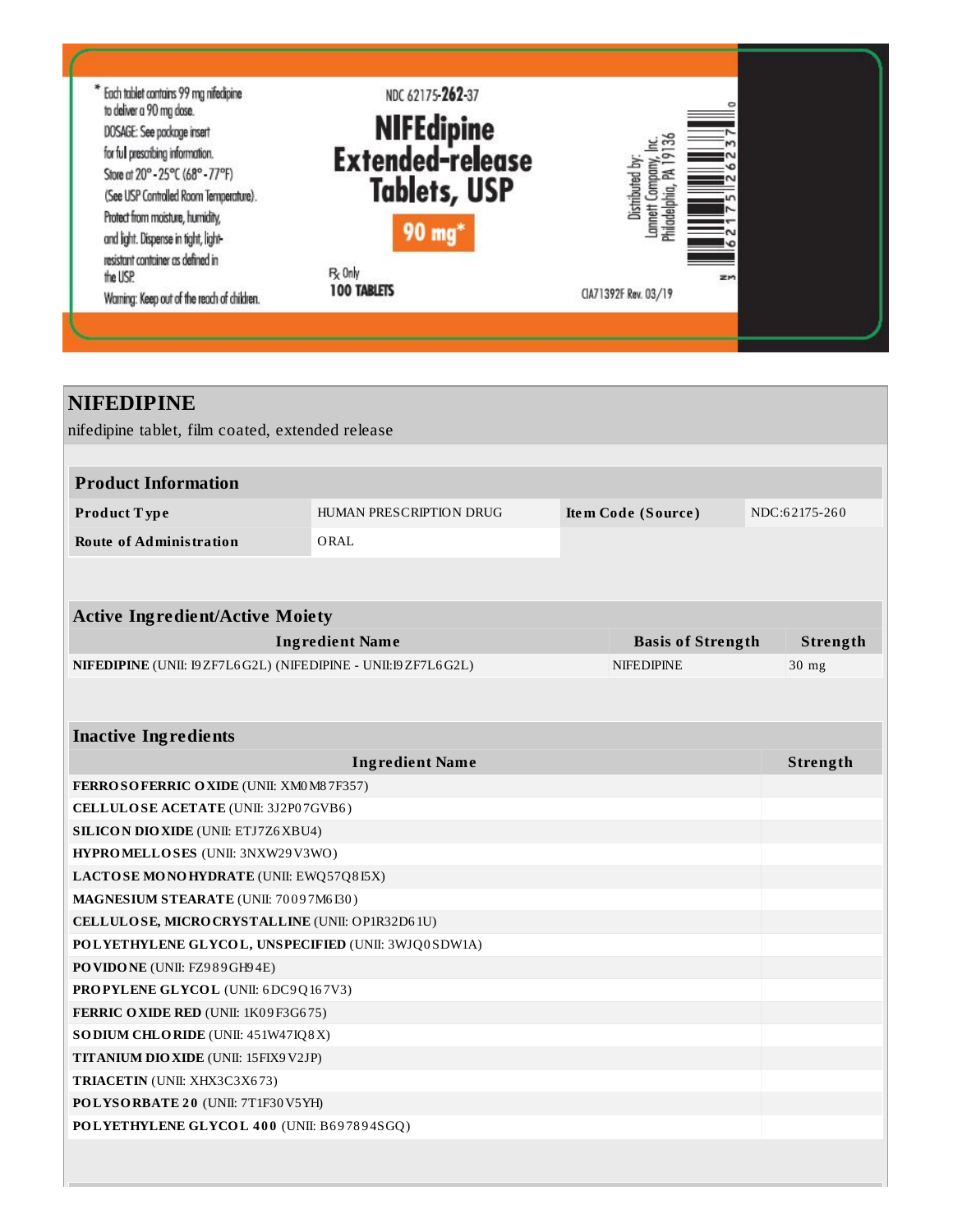| <b>Product Characteristics</b> |                  |                     |          |  |  |
|--------------------------------|------------------|---------------------|----------|--|--|
| Color                          | <b>PINK</b>      | <b>Score</b>        | no score |  |  |
| <b>Shape</b>                   | ROUND (Biconvex) | <b>Size</b>         | 9mm      |  |  |
| <b>Flavor</b>                  |                  | <b>Imprint Code</b> | KU;260   |  |  |
| <b>Contains</b>                |                  |                     |          |  |  |
|                                |                  |                     |          |  |  |

|                              | Packaging                 |                                                     |                                         |                           |  |  |
|------------------------------|---------------------------|-----------------------------------------------------|-----------------------------------------|---------------------------|--|--|
| #                            | <b>Item Code</b>          | Package Description                                 | Marketing Start Date Marketing End Date |                           |  |  |
|                              | 1 NDC:62175-260-37        | 100 in 1 BOTTLE; Type 0: Not a Combination Product  | 11/21/2005                              |                           |  |  |
|                              | 2 NDC:62175-260-43        | 1000 in 1 BOTTLE; Type 0: Not a Combination Product | 11/21/2005                              |                           |  |  |
|                              | $3$ NDC:62175-260-46      | 90 in 1 BOTTLE; Type 0: Not a Combination Product   | 11/21/2005                              |                           |  |  |
|                              | 4 NDC:62175-260-55        | 300 in 1 BOTTLE; Type 0: Not a Combination Product  | 11/21/2005                              |                           |  |  |
|                              |                           |                                                     |                                         |                           |  |  |
|                              |                           |                                                     |                                         |                           |  |  |
| <b>Marketing Information</b> |                           |                                                     |                                         |                           |  |  |
|                              | <b>Marketing Category</b> | <b>Application Number or Monograph Citation</b>     | <b>Marketing Start Date</b>             | <b>Marketing End Date</b> |  |  |
|                              | <b>ANDA</b>               | ANDA077127                                          | 11/21/2005                              |                           |  |  |

| <b>NIFEDIPINE</b> |  |
|-------------------|--|
|-------------------|--|

nifedipine tablet, film coated, extended release

| <b>Product Information</b>     |                         |                    |               |  |  |
|--------------------------------|-------------------------|--------------------|---------------|--|--|
| Product Type                   | HUMAN PRESCRIPTION DRUG | Item Code (Source) | NDC:62175-261 |  |  |
| <b>Route of Administration</b> | ORAL                    |                    |               |  |  |

| <b>Active Ingredient/Active Moiety</b>                           |                          |          |  |  |
|------------------------------------------------------------------|--------------------------|----------|--|--|
| <b>Ingredient Name</b>                                           | <b>Basis of Strength</b> | Strength |  |  |
| NIFEDIPINE (UNII: 19 ZF7L6 G2L) (NIFEDIPINE - UNII:19 ZF7L6 G2L) | <b>NIFEDIPINE</b>        | $60$ mg  |  |  |
|                                                                  |                          |          |  |  |

| <b>Inactive Ingredients</b>                         |          |  |  |
|-----------------------------------------------------|----------|--|--|
| <b>Ingredient Name</b>                              | Strength |  |  |
| <b>FERROSOFERRIC OXIDE (UNII: XMOM87F357)</b>       |          |  |  |
| <b>CELLULOSE ACETATE (UNII: 3J2P07GVB6)</b>         |          |  |  |
| <b>SILICON DIO XIDE (UNII: ETJ7Z6XBU4)</b>          |          |  |  |
| <b>HYPROMELLOSES</b> (UNII: 3NXW29V3WO)             |          |  |  |
| <b>LACTOSE MONOHYDRATE</b> (UNII: EWQ57Q8I5X)       |          |  |  |
| <b>MAGNESIUM STEARATE (UNII: 70097M6I30)</b>        |          |  |  |
| CELLULOSE, MICRO CRYSTALLINE (UNII: OP1R32D61U)     |          |  |  |
| POLYETHYLENE GLYCOL, UNSPECIFIED (UNII: 3WJQ0SDW1A) |          |  |  |
| <b>PO VIDO NE</b> (UNII: FZ989GH94E)                |          |  |  |
| <b>PROPYLENE GLYCOL (UNII: 6DC9Q167V3)</b>          |          |  |  |
| <b>FERRIC OXIDE RED (UNII: 1K09F3G675)</b>          |          |  |  |
| <b>SODIUM CHLORIDE</b> (UNII: 451W47IQ8X)           |          |  |  |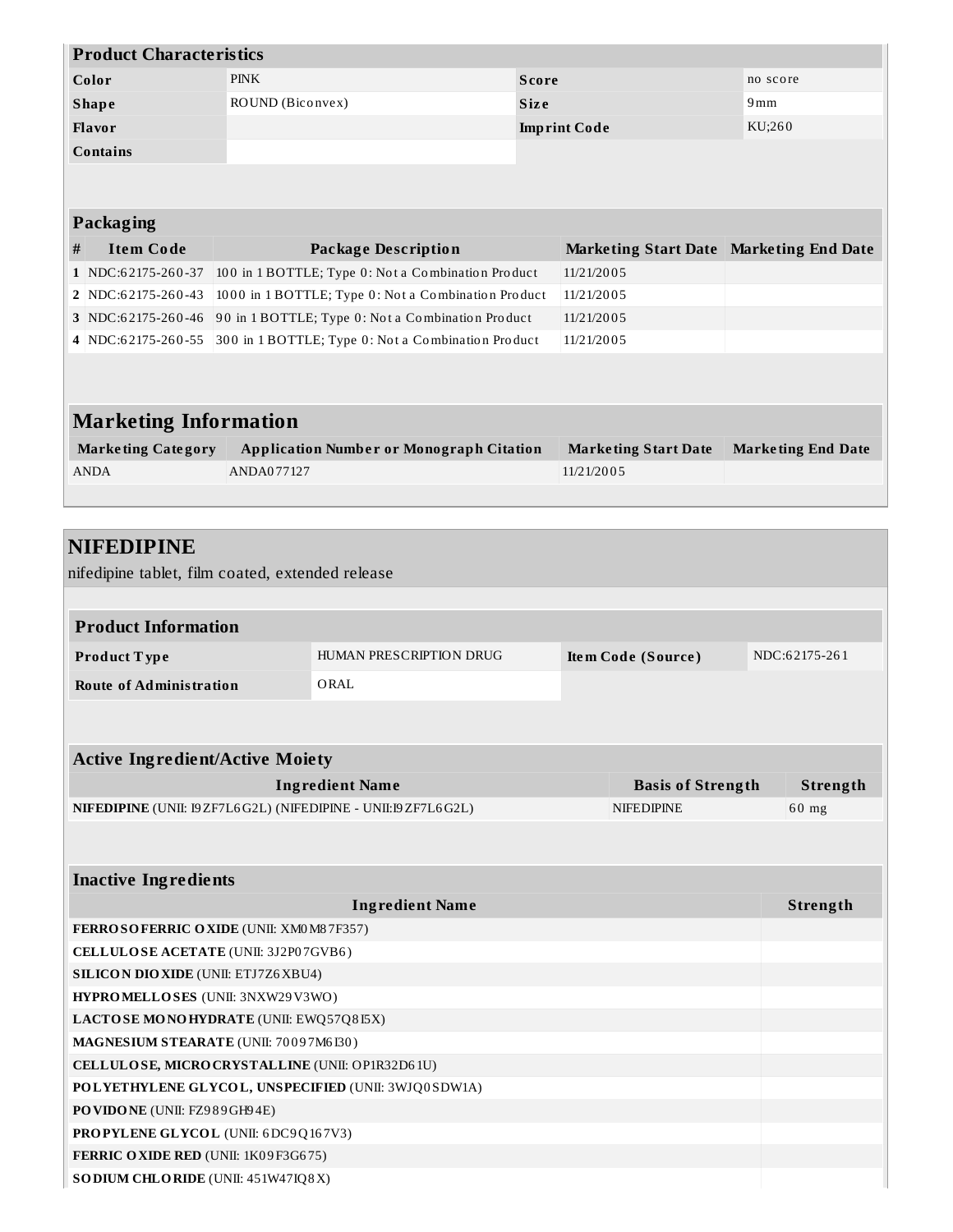| TITANIUM DIO XIDE (UNII: 15FIX9V2JP) |                                                     |                     |                             |                           |
|--------------------------------------|-----------------------------------------------------|---------------------|-----------------------------|---------------------------|
| TRIACETIN (UNII: XHX3C3X673)         |                                                     |                     |                             |                           |
| POLYSORBATE 20 (UNII: 7T1F30V5YH)    |                                                     |                     |                             |                           |
|                                      | POLYETHYLENE GLYCOL 400 (UNII: B697894SGQ)          |                     |                             |                           |
|                                      |                                                     |                     |                             |                           |
|                                      |                                                     |                     |                             |                           |
| <b>Product Characteristics</b>       |                                                     |                     |                             |                           |
| Color                                | <b>PINK</b>                                         | <b>Score</b>        |                             | no score                  |
| <b>Shape</b>                         | ROUND (Biconvex)                                    | <b>Size</b>         |                             | $10 \,\mathrm{mm}$        |
| <b>Flavor</b>                        |                                                     | <b>Imprint Code</b> |                             | KU;261                    |
| Contains                             |                                                     |                     |                             |                           |
|                                      |                                                     |                     |                             |                           |
|                                      |                                                     |                     |                             |                           |
| <b>Packaging</b>                     |                                                     |                     |                             |                           |
| #<br><b>Item Code</b>                | <b>Package Description</b>                          |                     | <b>Marketing Start Date</b> | <b>Marketing End Date</b> |
| 1 NDC:62175-261-37                   | 100 in 1 BOTTLE; Type 0: Not a Combination Product  |                     | 11/21/2005                  |                           |
| 2 NDC:62175-261-43                   | 1000 in 1 BOTTLE; Type 0: Not a Combination Product |                     | 11/21/2005                  |                           |
| 3 NDC:62175-261-46                   | 90 in 1 BOTTLE; Type 0: Not a Combination Product   |                     | 11/21/2005                  |                           |
| 4 NDC:62175-261-55                   | 300 in 1 BOTTLE; Type 0: Not a Combination Product  |                     | 11/21/2005                  |                           |
|                                      |                                                     |                     |                             |                           |
|                                      |                                                     |                     |                             |                           |
| <b>Marketing Information</b>         |                                                     |                     |                             |                           |
| <b>Marketing Category</b>            | <b>Application Number or Monograph Citation</b>     |                     | <b>Marketing Start Date</b> | <b>Marketing End Date</b> |
| <b>ANDA</b>                          | ANDA077127                                          |                     | 11/21/2005                  |                           |
|                                      |                                                     |                     |                             |                           |
|                                      |                                                     |                     |                             |                           |

nifedipine tablet, film coated, extended release

| <b>Product Information</b>     |                         |                    |               |  |  |
|--------------------------------|-------------------------|--------------------|---------------|--|--|
| Product Type                   | HUMAN PRESCRIPTION DRUG | Item Code (Source) | NDC:62175-262 |  |  |
| <b>Route of Administration</b> | ORAL                    |                    |               |  |  |

| <b>Active Ingredient/Active Moiety</b>                                  |                          |          |  |  |  |
|-------------------------------------------------------------------------|--------------------------|----------|--|--|--|
| Ingredient Name                                                         | <b>Basis of Strength</b> | Strength |  |  |  |
| <b>NIFEDIPINE</b> (UNII: 19 ZF7L6 G2L) (NIFEDIPINE - UNII:19 ZF7L6 G2L) | NIFEDIPINE               | $90$ mg  |  |  |  |

| <b>Inactive Ingredients</b>                   |          |  |  |  |
|-----------------------------------------------|----------|--|--|--|
| <b>Ingredient Name</b>                        | Strength |  |  |  |
| <b>FERROSOFERRIC OXIDE (UNII: XMOM87F357)</b> |          |  |  |  |
| CELLULOSE ACETATE (UNII: 3J2P07GVB6)          |          |  |  |  |
| <b>SILICON DIO XIDE (UNII: ETJ7Z6XBU4)</b>    |          |  |  |  |
| HYPROMELLOSES (UNII: 3NXW29V3WO)              |          |  |  |  |
| LACTOSE MONOHYDRATE (UNII: EWQ57Q815X)        |          |  |  |  |